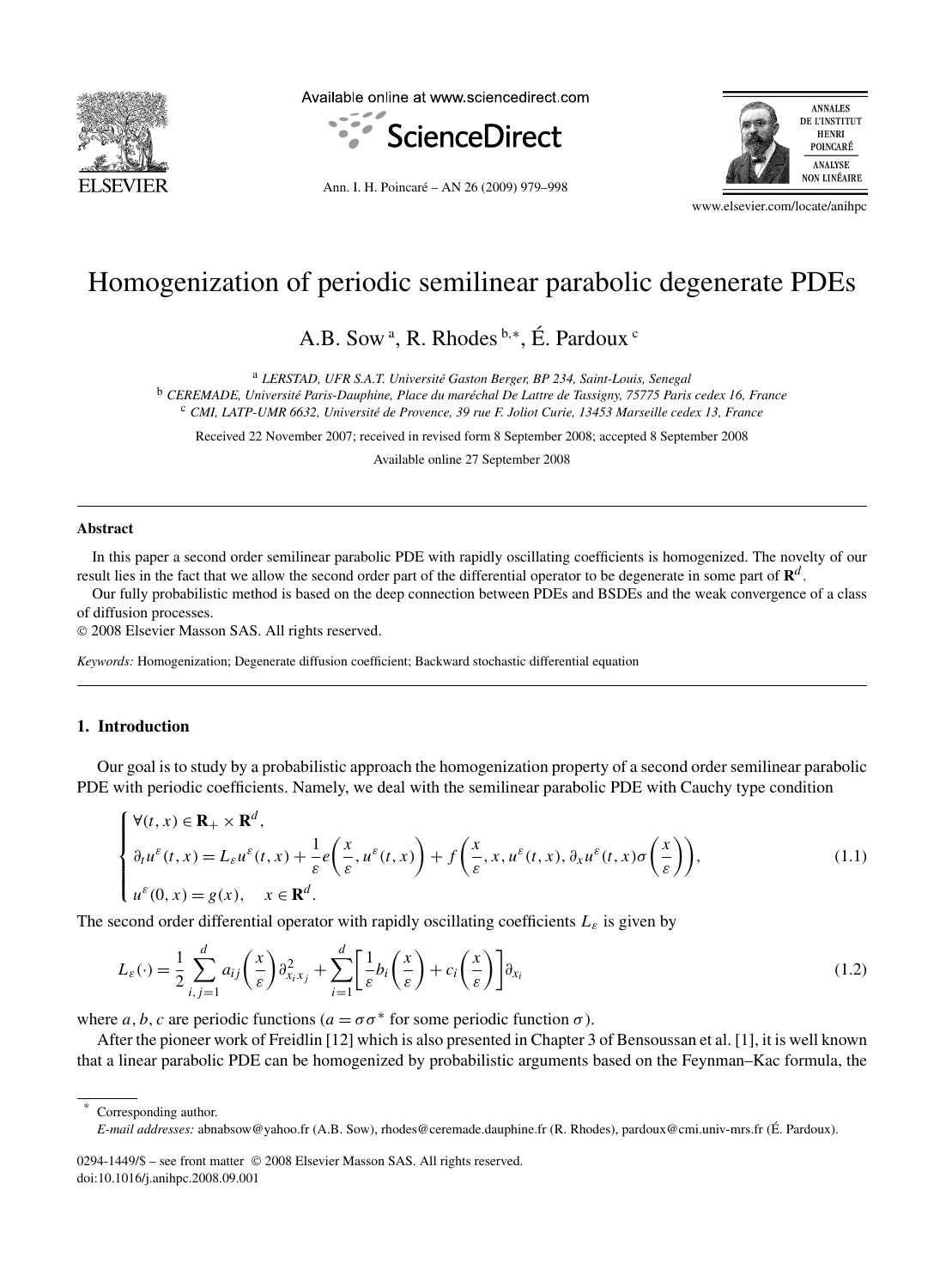ergodic theorem and the central limit theorem. Using the deep connection between backward stochastic differential equations and semilinear PDEs, several authors studied the extension of this approach to the case of non-linear equations with periodic coefficients and highly oscillating potential. The first scheme based on stability of BSDEs and a regularization procedure was developed by Buckdahn, Hu and Peng [3]. Briand and Hu [2] exploited this method and homogenized a system of semilinear elliptic PDEs using the stochastic representation of the solutions of such systems by BSDEs with random terminal time. The second way was initiated by Pardoux [19], who used weak convergence techniques. The results and the formulation of the limiting equation involve the solution  $u$  of the Poisson equation  $Lu + f = 0$ , where *L* is the infinitesimal generator of a Markov process on the *d*-dimensional torus induced by a nonrescaled version of (1.2). Pardoux and Veretennikov [24], using essentially probabilistic tools and some estimates from PDE theory, solved this Poisson equation for an elliptic and ergodic diffusion and provided some rather sharp estimates of the solution. This strong result has been extensively used for the study of the homogenization property of non-linear equations by means of probabilistic tools. For example Lejay [17] has treated the case of divergence form operators whereas Delarue [7], coupling this latter scheme with an efficiently controlled regularization procedure, has dealt with the case of quasilinear PDEs.

In all these results, a key assumption is the uniform non-degeneracy (also called uniform ellipticity) of the diffusion matrix *a*, that is  $\lambda^{-1}$  Id  $\le a(x) \le \lambda$  Id for some strictly positive constant  $\lambda$  and any  $x \in \mathbf{R}^d$ . It implies irreducibility of the above Markov process and smoothness of the solution of the corresponding Poisson equation. More recently, some authors have been interested in weakening this non-degeneracy assumption, in other words in allowing the matrix *a* to vanish along some directions. Roughly speaking, the first idea was to investigate the case when *a* remains uniformly elliptic but the value of *λ* becomes very large (see for instance Heron and Mossino [14] on this topic). Afterwards, in a series of papers, De Arcangelis and Serra Cassano [5], Paronetto and Serra Cassano [26] and Paronetto [27,28] have investigated the periodic homogenization of a class of divergence form degenerate linear equations. Loosely speaking, the diffusion coefficient is controlled by the identity matrix  $\lambda^{-1}(x)$ Id  $\le a(x) \le \lambda(x)$ Id where the scalar function  $\lambda$ satisfies a so-called Muckenhoupt condition, that is *λ* verifies suitable integrability conditions together with its inverse. In a similar spirit, Huang et al. [15] have considered non-linear equations with periodic coefficients and Engström et al. [10] have investigated homogenization of nonlinear random operators. However, the Muckenhoupt condition is rather close to the non-degenerate case. From the mathematical angle, the developed techniques are similar to the nondegenerate case (compactness methods based on Sobolev's type inequalities in appropriate weighted spaces). From the modelling angle, the geometry of the degeneracies of the matrix *a* are restrictive in the sense that, first, *a* may degenerate only on a subset of null Lebesgue measure and, second, when it does (at  $x \in \mathbb{R}^d$ ), the matrix  $a(x)$  can be nothing but the null matrix 0.

Thereafter, Rhodes [29,30] and Delarue and Rhodes [8] have worked under apparently minimal assumptions for the homogenization property to hold in the case of symmetric divergence form operators, respectively for linear and quasilinear random PDEs. Intuitively, their assumption on the matrix *a* could be expressed as follows (in the case of periodic coefficients): if a periodic function  $\varphi$  satisfies  $a(x)\partial_x\varphi(x) = 0$  for Lebesgue almost every *x* then it is constant. For instance, the Muckenhoupt condition implies such a relation. The authors also give examples where the matrix *a* is everywhere degenerate, but the rank of *a* must be greater than 1 over a set of full Lebesgue measure. However, such a condition does not allow the matrix *a* to reduce to 0 over an open domain. The reason is simple: such a condition only relies on the matrix *a*. But if *a* reduces to 0 over an open domain, say *D*, it is plain to see that the leading term in (1.2) is *b* over *D* (up to a scaling factor). To improve the considered degeneracies of *a*, it is now clear that appropriate assumptions must be made both on the diffusion coefficient *a* and the drift term *b*. This is the underlying idea of our main assumption (H1) on  $L_{\varepsilon}$ : roughly speaking, we assume that the space can be divided in two parts, a regularizing area *U* where *a* is non-degenerate enough (i.e. *a* satisfies the strong Hörmander condition, see Definition 2.1), and its complementary  $U^c$  where *a* may degenerate (and even reduce to 0) but the drift term *b* compensates for the lack of non-degeneracy of *a* (mathematically speaking, we assume that  $\forall x \in U^c$ ,  $P_{t_0}^{\varepsilon}(1_U)(x) > 0$ where  $P^{\varepsilon}$  is the semigroup associated to (1.2) and  $t_0$  is a fixed time). This idea was first developed for linear parabolic PDEs by Hairer and Pardoux [13], to which the reader is referred for several illustrating examples (Section 7). The reader may wonder which comparison could be made between [8,29,30] and [13]. It turns out that these approaches are basically different and examples satisfying one condition but not the other one can be constructed and conversely.

The aim of the present paper is to extend the work [13] to semilinear PDEs. Unlike [3] or [2], the limiting equation may be degenerate so that it requires careful attention. Moreover, this difficulty is coupled with the oscillations of the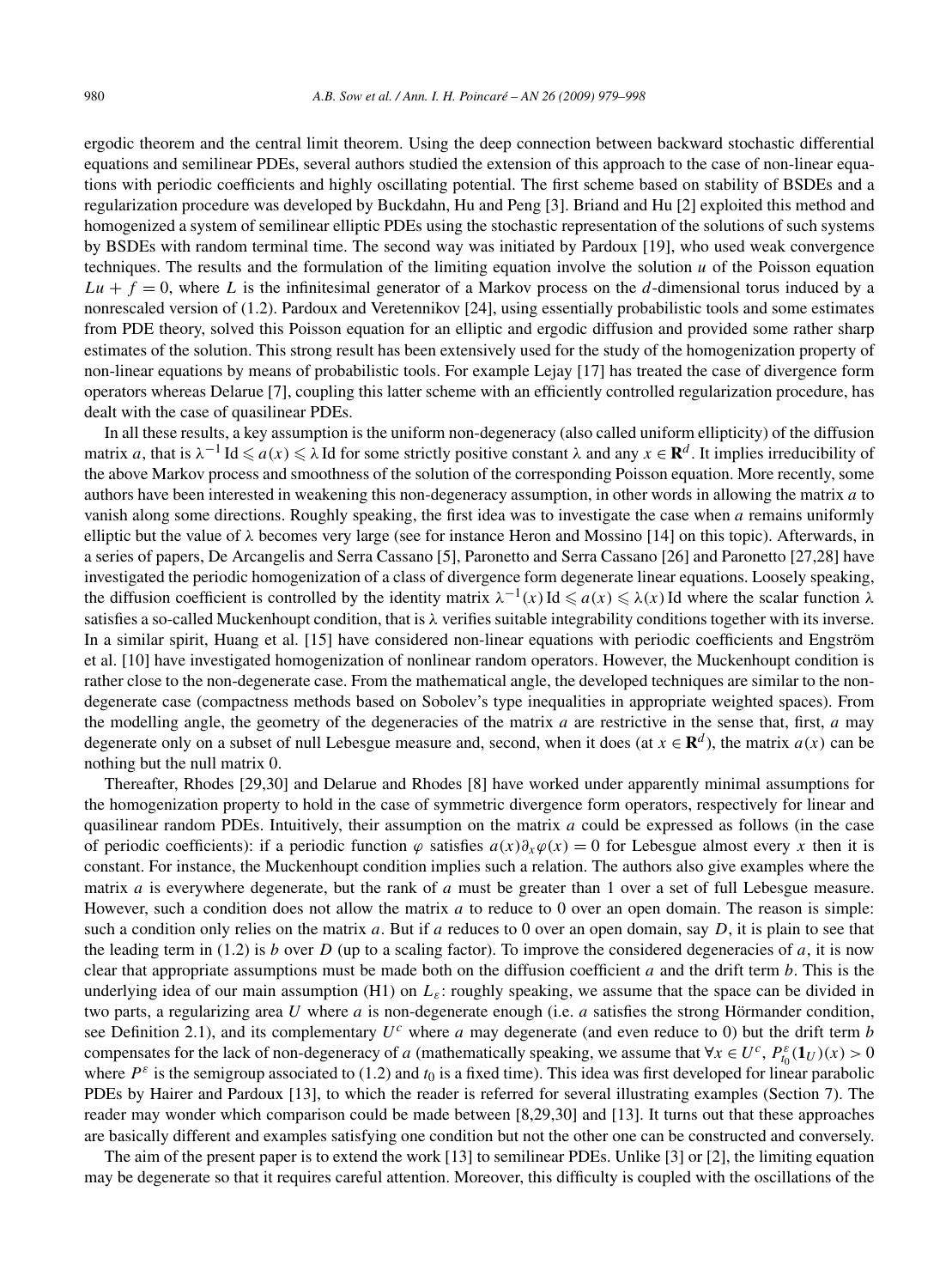non-linear term  $\frac{1}{\varepsilon}e(\frac{x}{\varepsilon},u^{\varepsilon}(t,x))$  in (1.2) (*e* is not bounded with respect to *u*<sub> $\varepsilon$ </sub>). This raises the difficulty of controlling the gradient  $\partial_x u_{\varepsilon}$ .

The paper is organized as follows. Section 2 recalls the results obtained in the linear case. Our main assumptions and results are stated in Section 3. Section 4 is devoted to the main proofs.

#### **2. Diffusions with periodic coefficients**

In all what follows, we assume given a complete stochastic basis  $(\Omega, \mathcal{F}, (\mathcal{F}_t)_{t \geq 0}, \mathbf{P})$ , where the filtration  $(\mathcal{F}_t)_{t \geq 0}$ is generated by a *d*-dimensional Brownian motion  $(B_t)_{t\geqslant0}$ , and the continuous functions

 $b, c: \mathbf{R}^d \longrightarrow \mathbf{R}^d$ ,  $\sigma: \mathbf{R}^d \longrightarrow \mathbf{R}^d \times \mathbf{R}^d$ ,

which are periodic of period 1 in each direction of  $\mathbf{R}^d$ . Given  $\varepsilon > 0$  and  $x \in \mathbf{R}^d$ , let  $\{X_s^{x,\varepsilon}\}_{s \geq 0}$  (which will be mostly written  $(X_s^{\varepsilon})_{s \geq 0}$  denote the solution of the stochastic differential equation

$$
\forall t \geqslant 0, \quad X_t^{\varepsilon} = x + \int_0^t \left( \frac{1}{\varepsilon} b \left( \frac{X_s^{\varepsilon}}{\varepsilon} \right) + c \left( \frac{X_s^{\varepsilon}}{\varepsilon} \right) \right) ds + \sum_{j=1}^d \int_0^t \sigma_j \left( \frac{X_s^{\varepsilon}}{\varepsilon} \right) dB_s^j \tag{2.1}
$$

and

$$
L_{\varepsilon}(\cdot) = \frac{1}{2} \sum_{i,j=1}^{d} a_{ij} \left(\frac{x}{\varepsilon}\right) \partial_{x_i x_j}^2 + \sum_{i=1}^{d} \left[\frac{1}{\varepsilon} b_i \left(\frac{x}{\varepsilon}\right) + c_i \left(\frac{x}{\varepsilon}\right) \right] \partial_{x_i}
$$
(2.2)

its infinitesimal generator, where  $a = \sigma \sigma^*$ . Considering the processes  $(\tilde{X}_t^{\varepsilon})_{t \geq 0}$  and  $(\bar{X}_t^{\varepsilon})_{t \geq 0}$  defined by

$$
\forall t \geq 0, \quad \tilde{X}_t^{\varepsilon} = \frac{1}{\varepsilon} X_{\varepsilon^2 t}^{\varepsilon}; \qquad \bar{X}_t^{\varepsilon} = \frac{X_t^{\varepsilon}}{\varepsilon} = \tilde{X}_{t/\varepsilon^2}^{\varepsilon},
$$

then there exists a standard *d*-dimensional Brownian motion  $(B_t)_{t\geqslant 0}$  depending on  $\varepsilon$  (in fact for  $0\leqslant s\leqslant t$ ,  $B_s^\varepsilon=\frac{1}{\varepsilon}B_{\varepsilon^2 s}$ and we forget that dependence since it has no incidence on the law of the process), such that

$$
\forall t \geqslant 0, \quad \tilde{X}_t^{\varepsilon} = \frac{x}{\varepsilon} + \int\limits_0^t \left( b\left(\tilde{X}_s^{\varepsilon}\right) + \varepsilon c\left(\tilde{X}_s^{\varepsilon}\right) \right) ds + \sum_{j=1}^d \int\limits_0^t \sigma_j\left(\tilde{X}_s^{\varepsilon}\right) dB_s^j. \tag{2.3}
$$

We consider the Markov process  $(\tilde{X}_t^{\varepsilon})_{t \geq 0}$  solution of (2.3) as taking values in the *d* dimensional torus  $T^d = R^d / Z^d$ and  $p^{\varepsilon}(t, x, A)$  its transition probability. We shall write  $p(t, x, A)$  for  $p_0(t, x, A)$ . We will also consider the same equation starting from x but without the term  $\epsilon c$ , namely

$$
\forall t \geq 0, \quad \tilde{X}_t^x = x + \int_0^t b(\tilde{X}_s^x) \, ds + \sum_{j=1}^d \int_0^t \sigma_j(\tilde{X}_s^x) \, dB_s^j \tag{2.4}
$$

and  $(J_t^x)_{t\geqslant0}$  the Jacobian of the stochastic flow associated to  $(\tilde{X}_t^x)_{t\geqslant0}$ , that is the  $d\times d$  matrix valued stochastic process solving

$$
dJ_t^x = Db(\tilde{X}_t^x)J_t^x dt + \sum_{j=1}^d Do_j(\tilde{X}_t^x)J_t^x dB_t^j, \quad J_0^x = I.
$$
\n(2.5)

Moreover to the stochastic differential equation satisfied by  $(\tilde{X}^x_t)_{t\geqslant0}$ , having in mind Stroock–Varadhan's support theorem, we associate the controlled ODE (where we use the convention of summation over repeated indices). For each  $x \in \mathbf{T}^d$ ,  $u \in L^2_{loc}(\mathbf{R}_+,\mathbf{R}^d)$ , let  $(z_u^{x,\varepsilon}(t), t \geq 0)$  denote the solution of

$$
\begin{cases}\n\frac{dz_i}{dt}(t) = (b_i + \varepsilon c_i)(z(t)) - \frac{1}{2}(\partial_{x_k}\sigma_{ij}\sigma_{kj})(z(t)) + \sigma_{ij}(z(t))u_j(t); \\
z(0) = x.\n\end{cases}
$$
\n(2.6)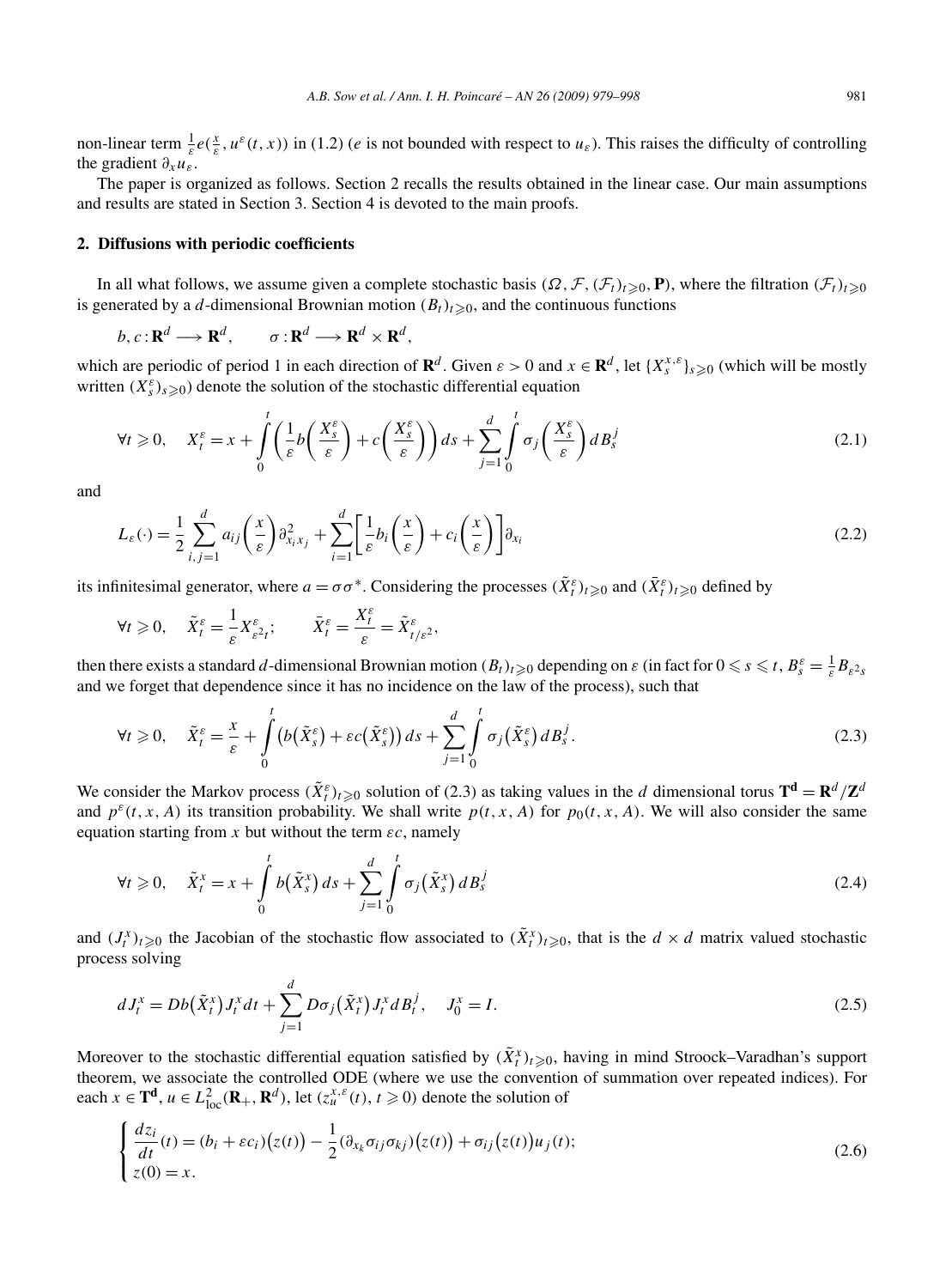#### *2.1. Assumptions and preliminary result*

Let us recall the following

**Definition 2.1.** Let us denote by  $\sigma_j$  ( $1 \leq j \leq d$ ) the column vectors of  $\sigma$ . We will say that the strong Hörmander condition holds at some point  $x \in \mathbf{T}^d$  if the Lie algebra generated by  $\{\sigma_i\}_{1 \leq i \leq d}$  spans the whole space  $\mathbf{R}^d$  at  $x \in \mathbf{T}^d$ .

We furthermore say that the parabolic Hörmander condition holds at  $x \in \mathbf{T}^d$ , if the Lie algebra generated by the  $(d + 1)$ -dimensional vectors  $(b, 1) ∪ { (σ<sub>i</sub>, 0)}<sub>1</sub>≤<sub>i</sub>≤<sub>d</sub> spans the whole space of **R**<sup>d+1</sup> at *x* ∈ **T**<sup>d</sup>.$ 

We say that the drift and the diffusion coefficients satisfy assumptions (H1) if the following holds (the same as in [13])

(H1.1)  $\sigma$ , *b* and *c* are of class  $C^{\infty}$  and periodic of period one in each direction.

(H1.2) There exists a non-empty, open and connected subset  $U$  of  $T<sup>d</sup>$  on which the strong Hörmander conditions holds. Furthermore, there exists  $t_0$  and  $\varepsilon_0$  such that

$$
\forall x \in \mathbf{T}^{\mathbf{d}}, \ 0 \leqslant \varepsilon \leqslant \varepsilon_0, \qquad \inf_{u \in L^2(0, t_0, \mathbf{R}^d)} \left\{ \|u\|_{L^2}; z_u^{x, \varepsilon}(t_0) \in U \right\} < \infty. \tag{2.7}
$$

(H1.3) The following holds

$$
\inf_{t>0}\sup_{x\in\mathbf{T}^{\mathbf{d}}}\mathbf{E}(|J_t^x|,\{\tau_V^x\geq t\})<1,
$$

where *V* denotes the subset of  $T^d$  where the parabolic Hörmander condition holds,  $\tau_V^x$  is the first hitting time of *V* by the process  $\{\tilde{X}^x_t\}.$ 

Put in probabilistic words, (2.7) means that a particle  $X^{\varepsilon}$  driven by SDE (2.1) located at  $x \in U^{\varepsilon}$  at time  $t = 0$  has a reasonable probability to reach *U* before the time  $t_0$ , namely that  $P_x(X_{t_0}^{\varepsilon} \in U) > 0$ . Assumption (H1.3) ensures the semigroup associated to  $X^{\varepsilon}$  is regularizing enough.

**Remark 2.1.** Here is the simplest example of a situation where our assumptions are satisfied, with a degenerating matrix of diffusion coefficients. Let  $\lambda \in C^{\infty}(\mathbf{T}^d, [0, 1])$  be such that  $\{x, \lambda(x) > 0\}$  is connected and not empty. Let  $U = V = \{x, \lambda(x) > 0\}$ . For  $x \in \mathbf{T}^d \setminus U$ , let

$$
t(x) := \inf \bigg\{ s > 0, \ z_s^x \in U, \text{ where } \frac{dz_s^x}{ds} = b(z_s^x), \ z_0^x = x \bigg\}.
$$

Let  $a(x) = \lambda(x)I$ , where *I* denotes the  $d \times d$  identity matrix. Provided the smooth vector field {*b(x), x* ∈ **T<sup>d</sup>**} is such that  $\sup_{x \in \text{Tr } \mathbf{d} \setminus U} t(x) < \infty$ , the assumptions (H1.1), (H1.2) and (H1.3) are satisfied. Several precise examples of such coefficients  $\{a(x), b(x), x \in \mathbf{T}^d\}$  are given in [13], which also satisfy the assumption (H1.4) below.

It is not difficult to verify that under (H1.1) and (H1.2) the following Doeblin condition is satisfied: there exists  $t_1 > 0$ ,  $0 < \varepsilon_1 < \varepsilon_0$ ,  $\beta > 0$  and *v* a probability measure on **T<sup>d</sup>** which is absolutely continuous with respect to the Lebesgue measure, s.t. for all  $0 < \varepsilon < \varepsilon_1$ ,  $x \in \mathbf{T}^d$ , A a Borel subset of  $\mathbf{T}^d$ ,

$$
p_{\varepsilon}(t_1; x, A) \geq \beta \nu(A).
$$

This ensures existence and uniqueness of a unique invariant measure  $\mu_{\varepsilon}$  of  $(\tilde{X}_t^{\varepsilon})_{t\geqslant0}$  (let us denote  $\mu=\mu_0$ ) and the following facts (see [13]).

**Lemma 2.2** *(The spectral gap). There exists*  $\rho > 0$  *such that for all*  $0 \le \varepsilon \le 1$ ,  $t > 0$  *and*  $f \in L^{\infty}(\mathbf{T}^d)$ *,* 

$$
\left|\mathbf{E}\big[f\big(\tilde{X}_t^{\varepsilon}\big)\big] - \int_{\mathbf{T}^d} f(x)\mu_{\varepsilon}(dx)\right| \leq \|f\|_{\infty} e^{-\rho t}.
$$

**Lemma 2.3.** *The following holds*  $\mu_{\varepsilon} \xrightarrow{\varepsilon \to 0} \mu$ *, weakly.*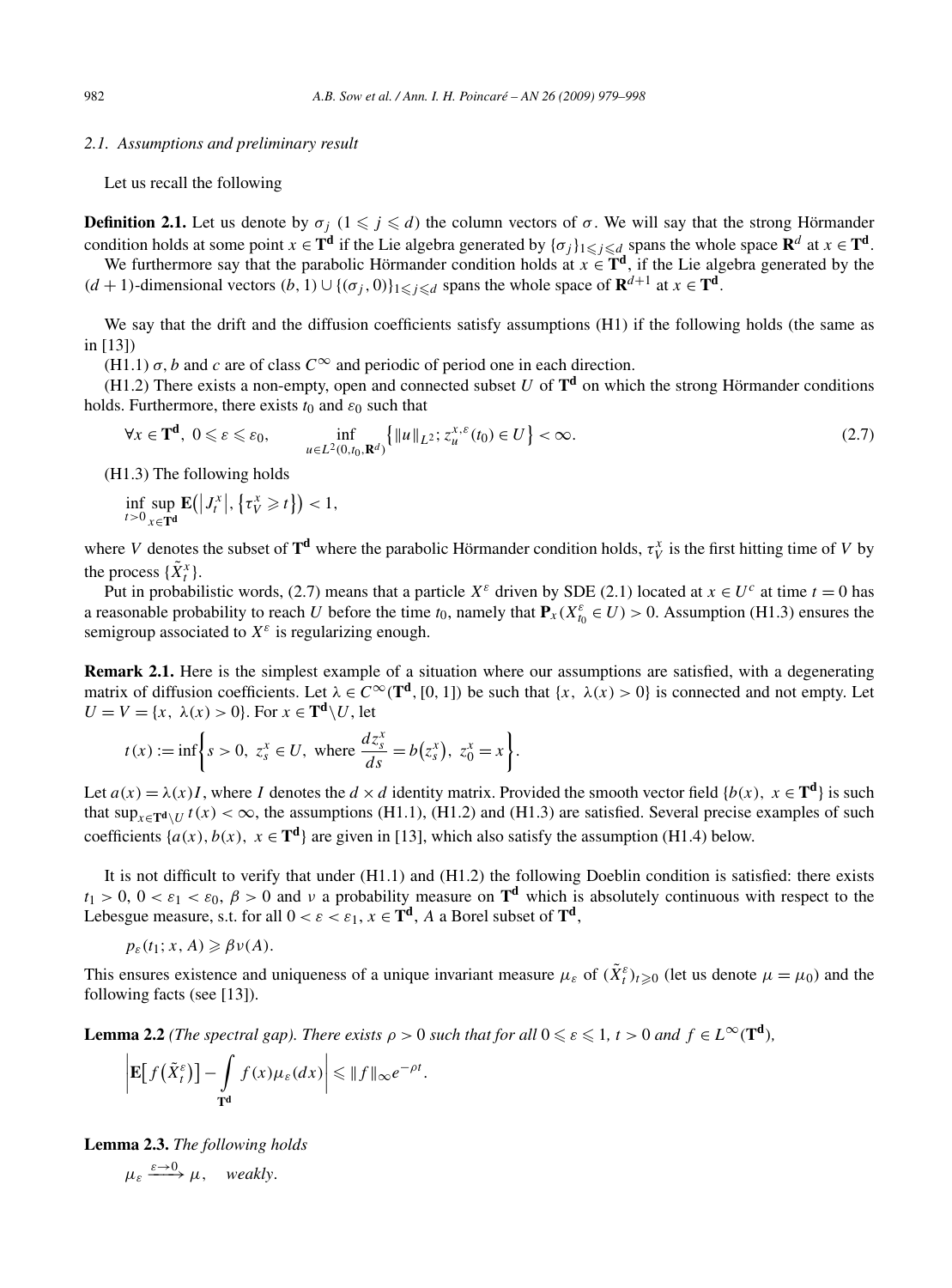We finally assume that (H1.4) The crucial centering condition is satisfied:  $\int_{\mathbf{T}^d} b(x) \mu(dx) = 0$ .

## *2.2. The Poisson equation*

Let us consider the infinitesimal generator *L* of the  $T^d$ -valued diffusion process  $(\tilde{X}^x)_{t \geq 0}$  given by

$$
L = \frac{1}{2} \sum_{i,j=1}^{d} (\sigma \sigma^*)_{ij}(x) \partial_{x_i x_j}^2 + \sum_{i=1}^{d} b_i(x) \partial_{x_i}
$$
 (2.8)

and  $\mathcal{P}_t$  the semigroup generated by  $(\tilde{X}^x)_{t \geq 0}$ .

For a function  $f \in C^1(\mathbf{T}^d)$  satisfying the centering condition

$$
\int_{\mathbf{T}^d} f(x)\mu(dx) = 0,\tag{2.9}
$$

we want to solve the PDE

$$
L\hat{f}(x) + f(x) = 0, \quad x \in \mathbf{T}^d,
$$
\n
$$
(2.10)
$$

in order to get rid of the terms depending on  $\varepsilon^{-1}$  in the perturbed equations. For this purpose we recall the following result given in [13, Lemma 2.6] which will be useful in the sequel:

**Lemma 2.4.** *Under* (H1),  $P_t$  *maps*  $C^1(T^d)$  *into itself and there exists two positive constants*  $K > 0$  *and*  $\rho > 0$  *such that for every*  $f \in C^1(\mathbf{T}^d)$  *satisfying* (2.9) *and for every*  $t \ge 0$ *, we have* 

$$
\|\mathcal{P}_t f\|_{C^1(\mathbf{T}^d)} \leqslant K e^{-\rho t} \|f\|_{C^1(\mathbf{T}^d)}.
$$
\n(2.11)

It follows from Lemma 2.4 the

**Lemma 2.5.** *Under assumption* (H1) *if*  $f \in C^1(\mathbf{T}^d)$  *satisfies* (2.9)*, then the function*  $\hat{f}$  *defined by* 

$$
\hat{f}(x) = \int_{0}^{+\infty} \mathbf{E}_{x} [f(\tilde{X}_{t})] dt, \quad x \in \mathbf{T}^{d},
$$

*belongs to*  $C^1(\mathbf{T}^d)$  *and is the unique weak sense solution of Eq.* (2.10) *which is centered with respect to*  $\mu$ *.* 

(For the notion of weak sense solution to (2.10), see [25].)

#### **3. Homogenization of a semilinear parabolic PDE**

For each  $\varepsilon > 0$ , we consider the PDE with Cauchy type condition

$$
\begin{cases}\n\forall (t, x) \in \mathbf{R}_{+} \times \mathbf{R}^{d}, \\
\partial_{t} u^{\varepsilon}(t, x) = L_{\varepsilon} u^{\varepsilon}(t, x) + \frac{1}{\varepsilon} e\left(\frac{x}{\varepsilon}, u^{\varepsilon}(t, x)\right) + f\left(\frac{x}{\varepsilon}, x, u^{\varepsilon}(t, x), \partial_{x} u^{\varepsilon}(t, x)\sigma\left(\frac{x}{\varepsilon}\right)\right), \\
u^{\varepsilon}(0, x) = g(x), \quad x \in \mathbf{R}^{d}\n\end{cases}
$$
\n(3.1)

where g belongs to  $C(\mathbf{R}^d, \mathbf{R})$  and the measurable functions  $f: \mathbf{R}^d \times \mathbf{R}^d \times \mathbf{R} \times \mathbf{R}^d \to \mathbf{R}$ ,  $e: \mathbf{R}^d \times \mathbf{R} \to \mathbf{R}$  satisfy the following assumptions (H2) (in what follows, keep in mind that *y* and *z* respectively stand for  $u^{\varepsilon}$  and  $\partial_x u^{\varepsilon}$ ):

- (H2.1) *e* and *f* are periodic of period 1 in each direction in the first argument and continuous.
- (H2.2) *e* is twice continuously differentiable in *y* uniformly with respect to *x* and moreover there exists  $c > 0$  such that  $\forall y \in \mathbf{R}$ ,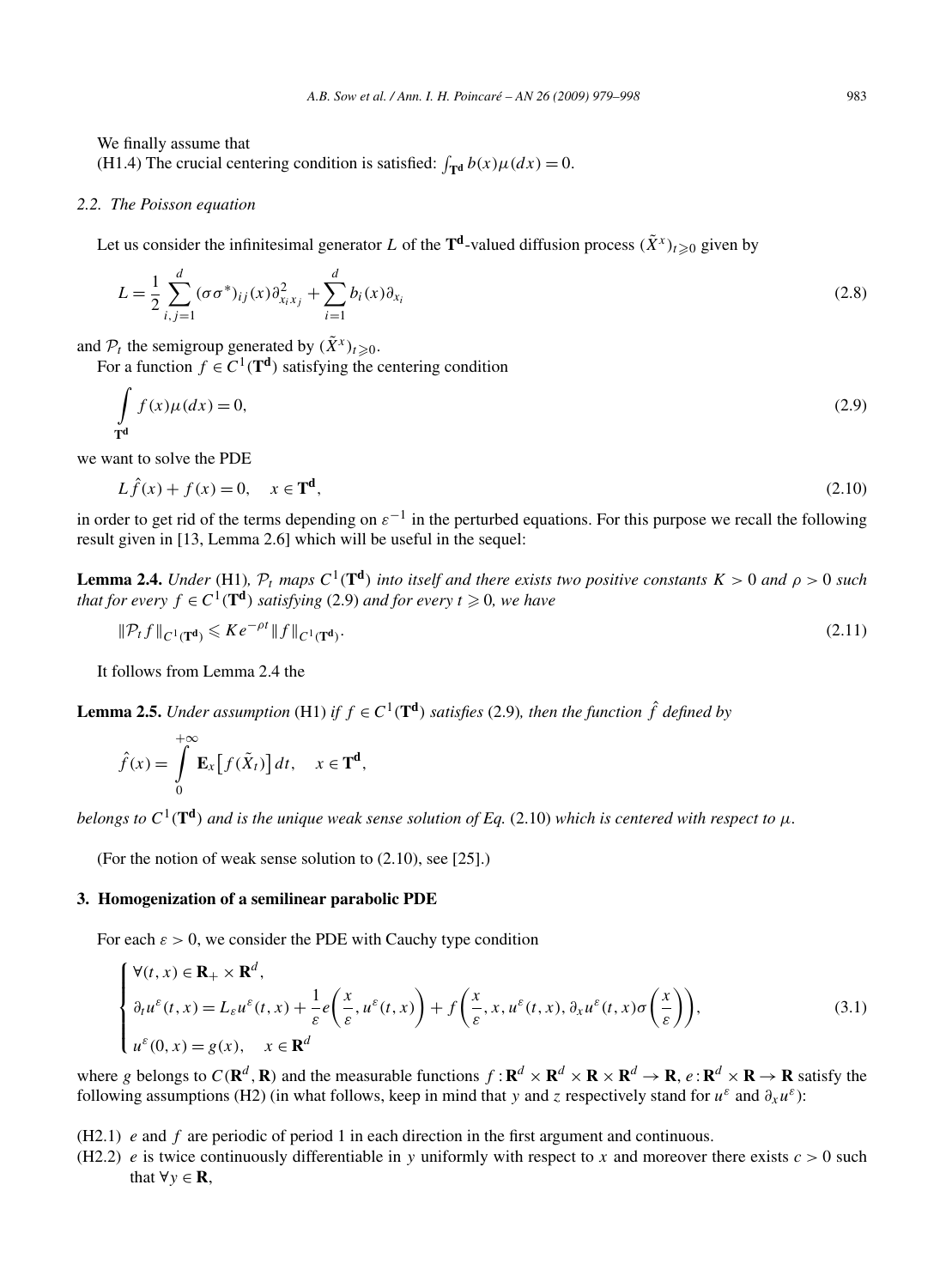(i)  $e(\cdot, y)$ ,  $\partial_y e(\cdot, y)$  and  $\partial_{yy}^2 e(\cdot, y)$  belong to  $C^1(\mathbf{T}^d)$ .

(ii)  $(1+|y|)^{-1} ||e(\cdot, y)||_{C^1(\mathbf{T}^d)} + ||\partial_y e(\cdot, y)||_{C^1(\mathbf{T}^d)} + (1+|y|) ||\partial_{yy}^2 e(\cdot, y)||_{\infty} \leq c.$ 

(H2.3) The following centering condition holds

$$
\forall y \in \mathbf{R}, \quad \int_{\mathbf{T}^d} e(x, y) \mu(dx) = 0. \tag{3.2}
$$

(H2.4) There exists  $K' > 0$  such that for  $x \in \mathbf{T}^d$ ,  $(\tilde{x}, \tilde{x}') \in (\mathbf{R}^d)^2$ ,  $(y, y') \in \mathbf{R}^2$  and  $(z, z') \in (\mathbf{R}^d)^2$ ,

$$
|g(\tilde{x})| + |f(x, \tilde{x}, y, z)| \le K'(1 + |y| + |z|),
$$
  

$$
|g(\tilde{x}) - g(\tilde{x}')| + |f(x, \tilde{x}, y, z) - f(x, \tilde{x}', y', z')| \le K'(|\tilde{x} - \tilde{x}'| + |y - y'| + |z - z'|).
$$

**Remark 3.1.** We first stress that the centering condition (H2.3) is classical (see [7,9,19] for instance). Moreover, our standing assumption on  $f$  with respect to  $\tilde{x}$  and  $g$  can be weaken as follows. We may only assume continuity and sublinear growth. So in this case the homogenization property can be established under slight modifications. To prove existence of a unique bounded and continuous viscosity solution of the limit PDE (3.10), *f* and *g* must be at least locally Lipschitz in  $\tilde{x}$ .

Our assumption on *e* has the advantage of allowing *e* to grow linearly in *y* as  $|y| \to \infty$ . However, the assumption on the second derivative is rather restrictive. The arguments from [19] could be adapted here. They allow to treat a function *e* which is the sum of a linear function of *y*, and an element of  $C_b^2(\mathbf{R})$ , whose coefficients depend upon *x*.

Under the previous assumptions, for any fixed  $y \in \mathbf{R}$  and  $i = 1, \ldots, d$ , we can consider the solutions of the following Poisson equations on the torus **Td**:

$$
L\hat{e}(\cdot, y) + e(\cdot, y) = 0, \quad \text{and} \quad L\hat{b}_i(\cdot) + b_i(\cdot) = 0,
$$
\n
$$
(3.3)
$$

given for any  $(x, y) \in T^d \times R$  by

$$
\hat{e}(x, y) = \int_{0}^{+\infty} \mathbf{E}_{x} [e(\tilde{X}_{t}, y)] dt, \text{ and } \hat{b}_{i}(x) = \int_{0}^{+\infty} \mathbf{E}_{x} [b_{i}(\tilde{X}_{t})] dt.
$$
\n(3.4)

Then we have (the proof is given in Section 4):

**Proposition 3.1.** The functions  $\hat{b}_i(\cdot)$   $(1\leqslant i\leqslant d)$  and  $\hat{e}(\cdot,y)$   $(y\in\mathbf{R})$  belong to  $C^1(\mathbf{T^d})$ . Furthermore, for each  $x\in\mathbf{T^d}$ , *the mapping*  $y \in \mathbf{R}$   $\mapsto$   $\hat{e}(x, y)$  *is twice continuously differentiable and the derivatives are solutions of the following Poisson equations*

$$
L\partial_y \hat{e}(\cdot, y) = -\partial_y e(\cdot, y); \qquad L\partial_{yy}^2 \hat{e}(\cdot, y) = -\partial_{yy}^2 e(\cdot, y).
$$

Furthermore,  $\partial_y \hat{e}(\cdot, y)$ ,  $\partial_{yy}^2 \hat{e}(\cdot, y)$  belong to  $C^1(\mathbf{T}^d)$  for any  $y \in \mathbf{R}$  and there exists a constant c', only depending *on K,*  $\rho$  *<i>and c such that*  $\forall$  (*x, y*)  $\in$  **T**<sup>d</sup>  $\times$  **R***,* 

$$
\forall y \in \mathbf{R}, \quad \left(1+|y|\right)^{-1} \left\|\hat{e}(\cdot, y)\right\|_{C^1(\mathbf{T}^d)} + \left\|\partial_y \hat{e}(\cdot, y)\right\|_{C^1(\mathbf{T}^d)} + \left(1+|y|\right) \left\|\partial_{yy}^2 \hat{e}(\cdot, y)\right\|_{\infty} \leq c'.\tag{3.5}
$$

We now aim at describing the limit PDE. Let us consider the following functions defined for every  $(x, \tilde{x}, y, z) \in$  $T^d \times R^d \times R \times R^d$  by

$$
\Lambda(x) = (I + \partial_x \hat{b})(x)\sigma(x),
$$
  
\n
$$
F(x, y) = (I + \partial_x \hat{b})(x)(c + a(x)\partial_{xy}^2 \hat{e}(x, y)),
$$
  
\n
$$
U_1(x, y) = \langle \partial_x \hat{e}(x, y), c \rangle - \partial_y \hat{e}(x, y)e(x, y) + \partial_{xy}^2 \hat{e}^*(x, y)a(x)\partial_x \hat{e}(x, y),
$$
  
\n
$$
U(x, \tilde{x}, y, z) = U_1(x, y) + f(x, \tilde{x}, y, z + \partial_x \hat{e}(x, y)\sigma(x)).
$$

We should point out that there exists a positive constant  $C > 0$  such that  $F$  and  $U$  satisfy for all  $x \in \mathbf{T}^d$ ,  $(\tilde{x}, \tilde{x}') \in (\mathbf{R}^d)^2$ ,  $(y, y')$  ∈ **R**<sup>2</sup> and  $(z, z')$  ∈  $(\mathbf{R}^d)^2$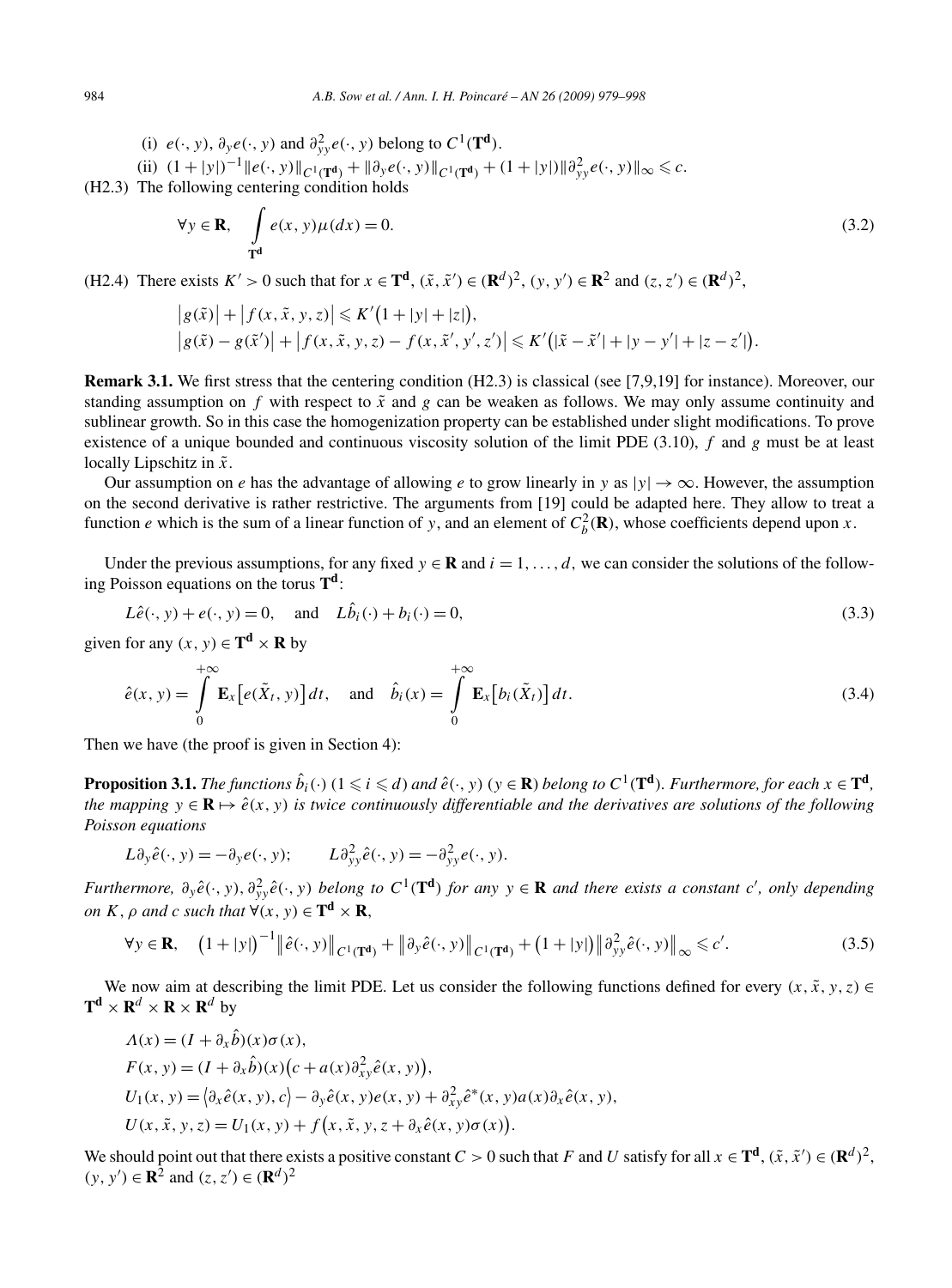$$
\begin{aligned} \left| U(x, \tilde{x}, y, z) \right| &\leq C \big( 1 + |y| + |z| \big), \\ \left| F(x, y) - F(x, y') \right| + \left| U(x, \tilde{x}, y, z) - U(x, \tilde{x}', y', z') \right| &\leq C \big( |\tilde{x} - \tilde{x}'| + |y - y'| + |z - z'| \big). \end{aligned} \tag{3.6}
$$

We can then identify the coefficients of the limit PDE given for all  $(\tilde{x}, y, z) \in \mathbb{R}^d \times \mathbb{R} \times \mathbb{R}^d$ , by

$$
A = \int_{\mathbf{T}^d} (\Lambda \Lambda^*)(x) \mu(dx),
$$
  
\n
$$
\bar{F}(y) = \int_{\mathbf{T}^d} F(x, y) \mu(dx) \equiv D_1 + \bar{D}(y), \quad \text{where } D_1 = \int_{\mathbf{T}^d} (I + \partial_x \hat{b}) c(x) \mu(dx),
$$
  
\n
$$
\bar{U}(\tilde{x}, y, z) = \int_{\mathbf{T}^d} U(x, \tilde{x}, y, \Lambda(x)z) \mu(dx),
$$
\n(3.8)

and the second order operator

$$
\bar{L}(\cdot) = \frac{1}{2} \sum_{i,j=1}^{d} A_{ij} \partial_{x_i x_j}^2 + \sum_{i=1}^{d} \bar{F}_i(\cdot) \partial_{x_i}.
$$
\n(3.9)

Then the equation satisfied by the limit of the solution of  $(3.1)$  can be formulated as

$$
\begin{cases} \partial_t u(t, x) = \bar{L}u(t, x) + \bar{U}(x, u(t, x), \partial_x u(t, x)), & (t, x) \in [0, T] \times \mathbf{R}^d, \\ u(0, x) = g(x), & x \in \mathbf{R}^d. \end{cases}
$$
\n(3.10)

We are in position to formulate our main result.

## **Theorem 3.2.** *For all*  $t \ge 0$ ,  $x \in \mathbb{R}^d$ ,

 $u^{\varepsilon}(t, x) \xrightarrow{\varepsilon \longrightarrow 0} u(t, x)$  *pointwise*,

*where*  $u^{\varepsilon}$  *is the viscosity solution of* (3.1) *and u the viscosity solution of* (3.10)*.* 

Because of the degeneracy allowed on the diffusion matrix, it is not obvious that the limit PDE is solvable under our standing assumptions. In the following section we discuss existence, uniqueness and regularity of the solution *u* of (3.10).

#### *3.1. Analysis of the limit PDE*

In what follows, we want to prove that this PDE admits a (unique) solution in some sense and that this solution can be approximated by a sequence of smooth functions, given by a regularization of the PDE (3.10). Namely, let us consider two smooth mollifiers  $\rho : \mathbf{R}^d \to \mathbf{R}$  and  $\rho : \mathbf{R} \to \mathbf{R}$  and define, for  $n \ge 1$ ,  $\rho_n(\cdot) = n^d \rho(n \cdot)$  and  $\rho_n(\cdot) = n \rho(n \cdot)$ . The regularized coefficients are defined for any triple  $(x, y, z) \in \mathbb{R}^d \times \mathbb{R} \times \mathbb{R}^d$  by

$$
g^{n}(x) = (g * \rho_{n})(x), \qquad \bar{D}^{n}(y) = (\bar{D} * \rho_{n})(y), \text{ and } \bar{U}^{n} = [\bar{U} * (\rho_{n} \otimes \rho_{n} \otimes \rho_{n})](x, y, z),
$$

where  $*$  stands for the standard convolution operator and  $(\rho_n \otimes \rho_n \otimes \rho_n)(x, y, z) = \rho_n(x) \rho_n(y) \rho_n(z)$ . In what follows,  $\bar{D}^0$  and  $\bar{U}^0$  stand respectively for  $\bar{D}$  and  $\bar{U}$ . Standard arguments of convolution techniques ensure that, for  $n \ge 0$ , with a constant still noted C that do not depend on  $n \ge 0$ , for every  $(x, x') \in (\mathbf{R}^d)^2$ ,  $(y, y') \in \mathbf{R}^2$  and  $(z, z') \in (\mathbf{R}^d)^2$ ,

$$
\begin{aligned} \left| \bar{D}^n(y) \right| + \left| \bar{U}^n(x, y, z) \right| + \left| g^n(x) \right| &\leq C \big( 1 + |y| + |z| \big), \\ \left| \bar{D}^n(y) - \bar{D}^n(y') \right| + \left| \bar{U}^n(x, y, z) - \bar{U}^n(x', y', z') \right| + \left| g^n(x) - g^n(x') \right| \\ &\leq C \big( |x - x'| + |y - y'| + |z - z'| \big). \end{aligned} \tag{3.11}
$$

We can then consider the following regularized problem on  $[0, T] \times \mathbb{R}^d$ :

$$
\begin{cases} \partial_t u^n(t,x) = \text{Trace}\big[A\partial_{xx}^2 u^n\big](t,x) + \bar{D}^n\big(u^n(t,x)\big) \cdot \partial_x u^n(t,x) + D_1 \cdot \partial_x u^n(t,x) \\ \qquad + \bar{U}^n\big(x, u^n(t,x), \partial_x u^n(t,x)\big), \\ u^n(0,x) = g^n(x). \end{cases} \tag{3.12}
$$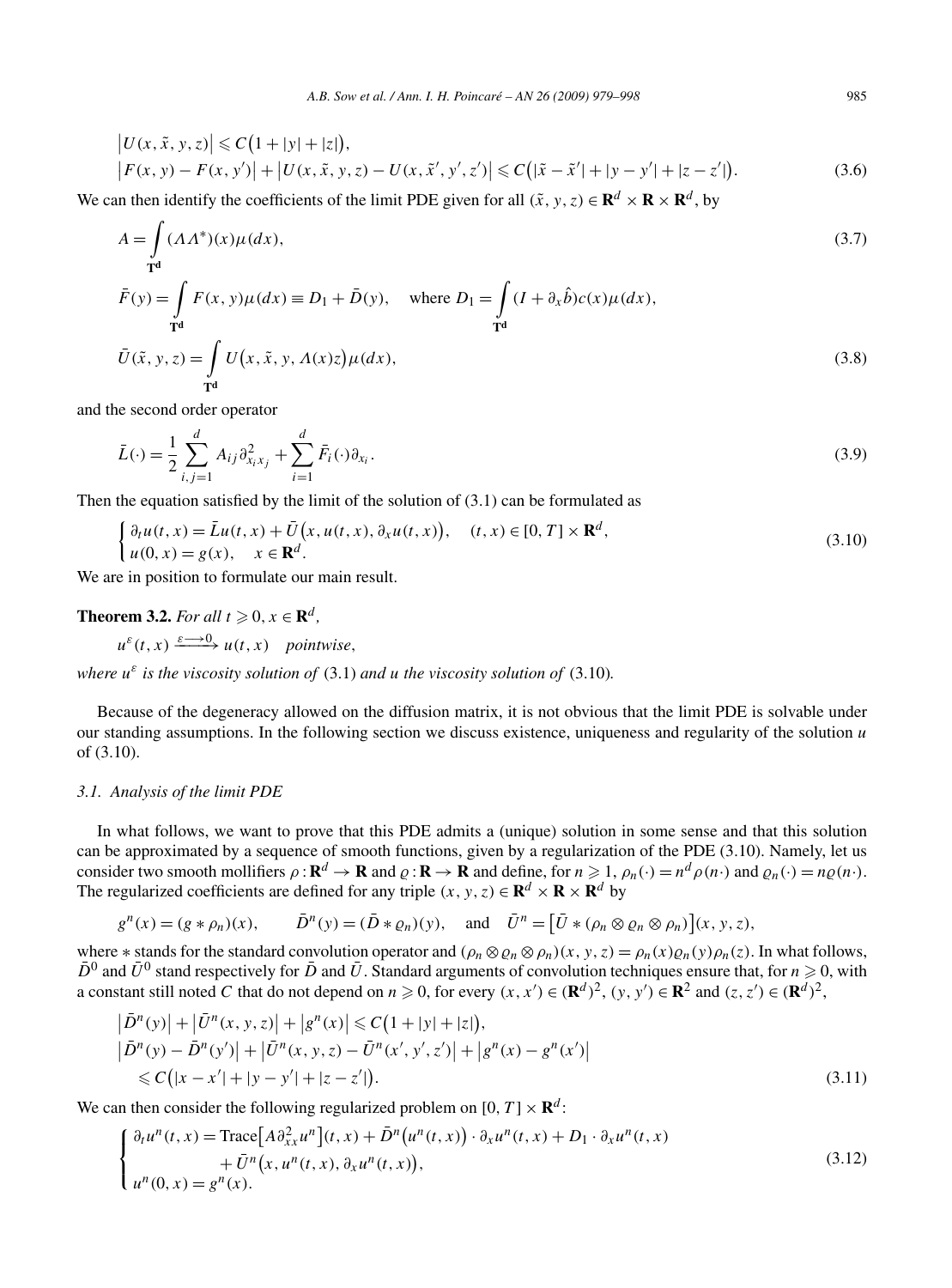We shall prove

**Theorem 3.3.** *Assume that* (H1) *and* (H2) *are in force. Then the PDE* (3.10) *admits a unique bounded continuous viscosity solution u. Moreover, for every*  $n \geq 1$ *, there exists a unique classical solution*  $u^n \in C^{1,2}([0,T] \times \mathbb{R}^d; \mathbb{R})$  of *PDE* (3.12) *satisfying*:

(i) *There exists a constant C*3*.*<sup>3</sup> *independent of n such that*

$$
\forall (t, x) \in \mathbf{R}_+ \times \mathbf{R}^d, \quad \left| u^n(t, x) \right| + \left\| A^{1/2} \partial_x u_n(t, x) \right\| \leq C_{3,3}.
$$

(ii) *There exists two constants*  $C_{3,3}^{(n)}$  *and*  $\gamma(n)$  *only depending on T*, *n and C such that* 

$$
\forall 1 \leq i, j \leq d, \ \forall (t, x) \in [0, T] \times \mathbf{R}^d, \quad \left| \partial_{x_i} u^n(t, x) \right| + \left| \partial_{x_i x_j}^2 u^n(t, x) \right| \leq C_{3,3}^{(n)} \big( 1 + |x| \big)^{\gamma(n)}.
$$

(iii)  $u^n$  ( $n \ge 1$ ) *converges pointwise towards u as n tends to infinity.* 

**Proof.** Let us first say a word about the structure of the degeneracies of the coefficients. Note that, for a vector  $X \in \mathbf{R}^d$ , if  $X \in \text{Ker}(A)$  then  $\overline{D}(y) \cdot X = 0$  and  $\overline{U}(x, y, X) = \overline{U}(x, y, 0)$ . Indeed, if  $AX = 0$  then  $\Lambda^*(x)X = 0$  for  $\mu$ almost every  $x \in \mathbf{T}^d$  (see (3.7)). It is then clear that  $X \cdot \overline{D}(y) = \int_{\mathbf{T}^d} \frac{\partial^2}{\partial x^y} \hat{e}^*(x, y) \sigma(x) \Lambda^*(x) X d\mu(x) = 0$ . The same argument remains valid for  $\bar{U}$ . We can then express the matrix *A* as  $A = M \text{Diag}[\lambda_1, \ldots, \lambda_r, 0, \ldots, 0]M^*$ , for *r* reals  $\lambda_1, \ldots, \lambda_r$  different from 0 and for an orthogonal matrix *M* (hence  $r = \text{Dim}(\text{Im}(A))$ ), and define

$$
\bar{D}_A(y) = \bar{D}(y)B, \qquad \bar{U}_A(x, y, z) = \bar{U}(x, y, zB)
$$

where  $B = M \text{Diag}[\lambda_1^{-1/2}, \ldots, \lambda_r^{-1/2}, 0, \ldots, 0]M^*$ . It is then readily seen that

$$
\bar{D}_A(y)A^{1/2} = \bar{D}(y)
$$
 and  $\bar{U}_A(x, y, zA^{1/2}) = \bar{U}(x, y, z).$ 

Similarly, for  $n \ge 1$ , we can define  $\overline{D}_A^n(y) = \overline{D}^n(y)B$ ,  $\overline{U}_A^n(x, y, z) = \overline{U}^n(x, y, zB)$  and check that

$$
\bar{D}_A^n(y)A^{1/2} = \bar{D}^n(y)
$$
 and  $\bar{U}_A^n(x, y, zA^{1/2}) = \bar{U}^n(x, y, z).$ 

Sticking with the spirit of the previous notations,  $\bar{D}_A^0(y)$  and  $\bar{U}_A^0$  respectively denote  $\bar{D}_A(y)$  and  $\bar{U}_A(y)$ . With these notations, PDE (3.12) then reads

$$
\begin{cases} \partial_t u^n(t,x) = \text{Trace}\big[A \partial_{xx}^2 u^n \big](t,x) + \bar{D}_A^n \big(u^n(t,x)\big) \cdot A^{1/2} \partial_x u^n(t,x) + D_1 \cdot \partial_x u^n(t,x) \\ \qquad + \bar{U}_A^n \big(x, u^n(t,x), A^{1/2} \partial_x u^n(t,x)\big), \\ u^n(0,x) = g^n(x). \end{cases} \tag{3.13}
$$

The reader can easily check that  $u^n(t, x)$  is a continuous viscosity solution (resp. classical solution) of (3.13) if and only if  $v_n(t, x) = u_n(t, x - D_1t)$  is a continuous viscosity solution (resp. classical solution) of the PDE

$$
\begin{cases} \partial_t u^n(t,x) = \text{Trace}\big[A \partial_{xx}^2 u^n\big](t,x) + \bar{D}_A^n \big(u^n(t,x)\big) \cdot A^{1/2} \partial_x u^n(t,x) \\ \qquad + \bar{U}_A^n \big(x, u^n(t,x), A^{1/2} \partial_x u^n(t,x)\big), \\ u^n(0,x) = g^n(x). \end{cases} \tag{3.14}
$$

For the definition of viscosity solution, the reader is referred to [4]. The main advantage of factorizing the coefficients  $\overline{D}$  and  $\overline{U}$  by  $A^{1/2}$  is that we can now make use of the theory of BSDEs to solve (3.14) by means of the BSDE:

$$
\begin{cases}\nX_s^x = x + A^{1/2} B_s, & x \in \mathbf{R}^d, \\
Y_s^{x,n} = g^n(X_t^x) + \int_s^t \left[ \bar{U}_A^n(X_r^x, Y_r^{x,n}, Z_r^{x,n}) + \bar{D}_A^n(Y_r^{x,n}) Z_r^{x,n} \right] dr - \int_s^t Z_r^{x,n} dB_r.\n\end{cases}
$$
\n(3.15)

However, to solve this BSDE, we are faced with the term  $\bar{D}_A^n(y)z$ , which need not be Lipschitzian as required by the classical theory. To overcome this difficulty, we want to make use of the non-degeneracy of *A* along its image Im(A). Decompose the whole space  $\mathbb{R}^d$  as the orthogonal sum  $\mathbb{R}^d = \text{Ker}(A) \oplus \text{Im}(A)$  so that a vector  $x \in \mathbb{R}^d$  can be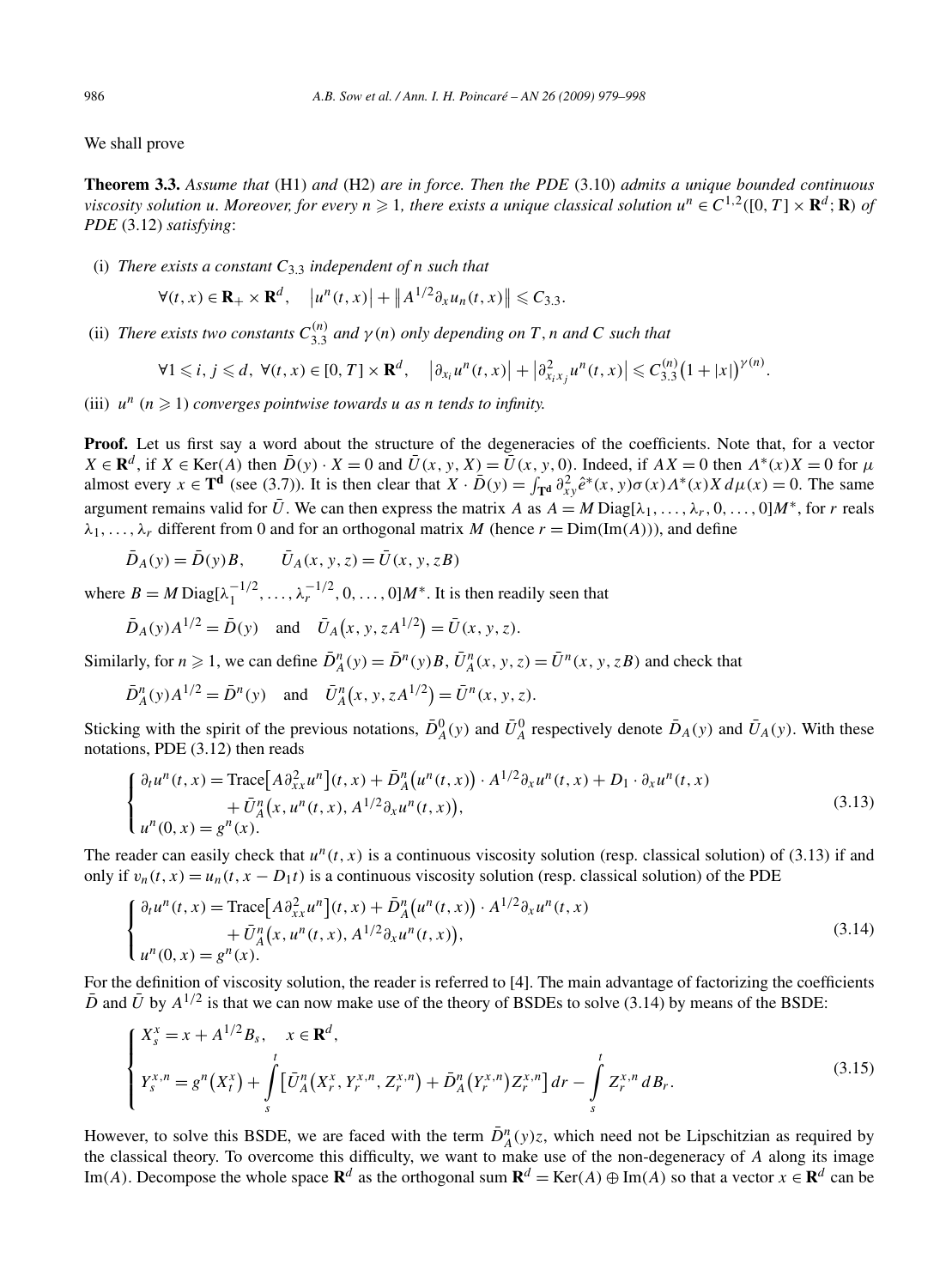written as  $x = x_K + x_I$  where  $(x_K, x_I) \in \text{Ker}(A) \times \text{Im}(A)$ . Fix  $x_K \in \text{Ker}(A)$ . Following [6, Section 3], we can define  $(Y^{x_I, x_K, n}, Z^{x_I, x_K, n})$  as the unique pair of processes solution of the BSDE

$$
\begin{cases}\nX_s^{x_I} = x_I + A^{1/2} B_s, & x_I \in \text{Im}(A), \\
Y_s^{x_I, x_K, n} = g^n (X_t^{x_I} + x_K) + \int_s^t \bar{U}_A^n (X_t^{x_I} + x_K, Y_t^{x_I, x_K, n}, Z_t^{x_I, x_K, n}) dr \\
&+ \int_s^t \bar{D}_A^n (Y_t^{x_I, x_K, n}) Z_t^{x_I, x_K, n} dr - \int_s^t Z_t^{x_I, x_K, n} dB_t.\n\end{cases}
$$
\n(3.16)

It is then easily checked that, for each  $x = x_K + x_I \in \mathbb{R}^d$ , the triple  $(x_K + X^{x_I}, Y^{x_I, x_K, n}, Z^{x_I, x_K, n})$  solves the BSDE (3.15). Conversely, for each solution  $(X^x, Y^{x,n}, Z^{x,n})$  of (3.15), then the triple of processes  $(X^{x_1}, Y^{x_1, x_K, n}, Z^{x_1, x_K, n})$ is the unique solution of (3.16). As a consequence, (3.15) is uniquely solvable for  $n \geq 0$ . Furthermore (see [6, Theorem 3.1]), there exists a constant  $\Gamma > 0$ , which only depends on *d*,  $\tilde{K}$ , *T*, *A*, such that

$$
\left|Z_r^{x,n}\right| \leqslant \varGamma, \quad d\mathbf{P} \otimes dt \text{ a.e.}
$$

Considering a bounded smooth  $h_{\Gamma} : \mathbf{R}^d \to \mathbf{R}^d$  such that  $h_{\Gamma}(z) = z$  if  $|z| \leq \Gamma + 1$  and  $|h_{\Gamma}(z)| \leq |z|$  for  $z \in \mathbf{R}^d$ , the triple  $(X^x, Y^{x,n}, Z^{x,n})$  ( $n \ge 0$ ) coincides with the unique solution of the following BSDE with standard Lipschitz assumption on the coefficients

$$
\begin{cases} X_s^x = x + A^{1/2} B_s, & x \in \mathbf{R}^d, \\ Y_s^{x, R, n} = g^n(X_t^x) + \int_s^t \left[ \bar{U}_A^n(X_r^x, Y_r^{x, R, n}, Z_r^{x, R, n}) + \bar{D}_A^n(Y_r^{x, R, n}) h_R(Z_r^{x, R, n}) \right] dr - \int_s^t Z_r^{x, R, n} dB_r. \end{cases} \tag{3.17}
$$

Consequently, for each  $n \ge 1$ , the function  $u^n(t, x) = Y_0^{x, n} = Y_0^{x, R, n} \in C^{1, 2}([0, T] \times \mathbb{R}^d; \mathbb{R})$  is the unique classical solution to (3.14) (see [22]). For  $n = 0$ ,  $u(t, x) \equiv Y_0^{x, 0} = Y_0^{x, R, 0}$  is a continuous bounded viscosity solution of (3.14) (see [21, Theorem 2.4 and Section 6.4]). Furthermore, for each  $0 \le t \le T$  and  $x \in \mathbb{R}^d$ ,  $u^n(t, x) \to u(t, x)$  as *n* tends to  $\infty$  (this follows from [21, Theorems 1.5, 2.4]. The fact that  $|u^n(t, x)| \leq C_{3,3}$  for some constant  $C_{3,3}$  independent of *n* is a consequence of [21, Proposition 1.1] and (3.11). Estimates of the derivatives up to order 2 of  $\partial_{x_i} u^n$  and  $\partial_{x_i x_j}^2 u^n$  are quite classical and can be established by iterating the scheme of the proof of [22, Theorem 2.9] (see also [6, Appendix B] for a more general framework).

Let us now tackle the uniqueness of the viscosity solution of  $(3.14)$  ( $n = 0$ ). We already know (see [6, Theorem 3.1]) that *u* is bounded, continuous and Lipschitzian with respect to the variable  $x_I \in \text{Im}(A)$ , namely

$$
\forall (x_1, x_1', x_K, t) \in \text{Im}(A)^2 \times \text{Ker}(A) \times [0, T], \quad |u(t, x_1 + x_K) - u(t, x_1' + x_K)| \leq \Gamma |x_1 - x_1'|.
$$

These properties are sufficient to ensure uniqueness among the viscosity solutions of (3.18) below that are continuous and bounded. Indeed, if *v* is such a solution then, for each fixed  $x_K \in \text{Ker}(A)$ , the functions  $x_I \mapsto u(t, x_I + x_K)$  and  $x_I \mapsto v(t, x_I + x_K)$  are both viscosity solutions of the following PDE defined on Im(A):

$$
\begin{cases}\n\partial_t u(t, x_I) = \text{Trace}\big[A \partial_{x_I x_I}^2 u\big](t, x_I) + \bar{D}_A \big(u(t, x_I)\big) \cdot A^{1/2} \partial_{x_I} u(t, x_I) \\
+ \bar{U}_A \big(x_I + x_K, u(t, x_I), A^{1/2} \partial_{x_I} u(t, x_I)\big), \quad x_I \in \text{Im}(A), \\
u^n(0, x_I) = g^n(x_I + x_K), \quad x_I \in \text{Im}(A),\n\end{cases} (3.18)
$$

and satisfy the assumptions of [16, Theorem 3.2]. Hence they coincide.  $\Box$ 

## *3.2. The homogenization property*

Our approach is purely probabilistic and is based on BSDE techniques. The strategy consists in introducing the unique pair  $(Y_s^{\varepsilon}, Z_s^{\varepsilon})_{0 \leq s \leq t}$  of  $\mathcal{F}_t$ -progressively measurable processes solution of the BSDEs

$$
\forall 0 \leqslant s \leqslant t, \quad Y_s^{\varepsilon} = g\big(X_t^{\varepsilon}\big) + \int\limits_s^t \bigg( \frac{1}{\varepsilon} e\big(\bar{X}_r^{\varepsilon}, Y_r^{\varepsilon}\big) + f\big(\bar{X}_r^{\varepsilon}, X_r^{\varepsilon}, Y_r^{\varepsilon}, Z_r^{\varepsilon}\big) \bigg) \, dr - \int\limits_s^t Z_r^{\varepsilon} \, dB_r \tag{3.19}
$$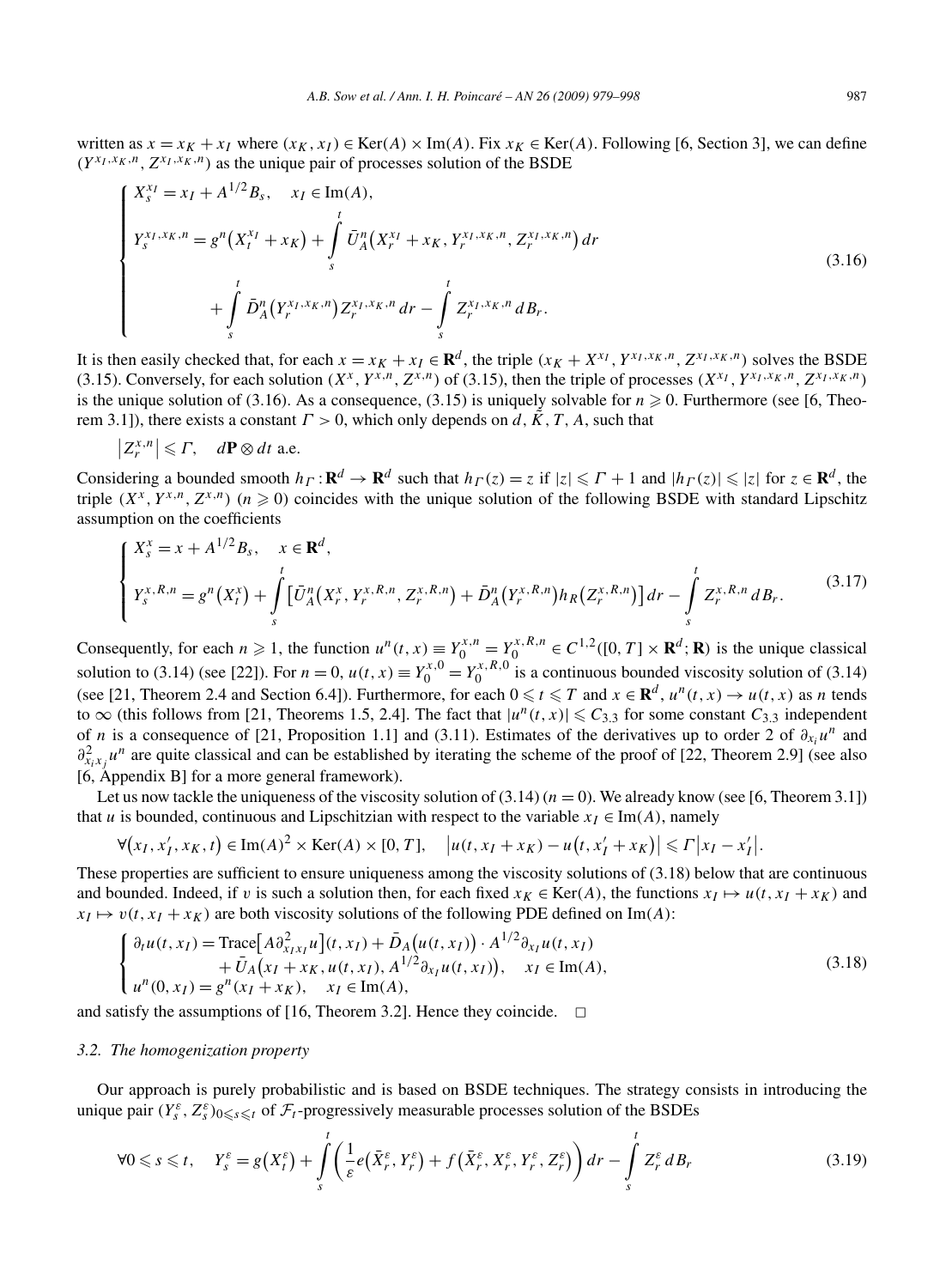satisfying the integrability condition

$$
\mathbf{E}\left(\sup_{0\leq s\leq t}|Y_{s}^{\varepsilon}|^{2}+\int_{0}^{t}|Z_{r}^{\varepsilon}|^{2}dr\right)<\infty.
$$

It is well known (see Pardoux [20]) that the solution of (3.1) admits the probabilistic representation

$$
u^{\varepsilon}(t,x) = Y_0^{\varepsilon}, \quad \forall (t,x) \in \mathbf{R}_+ \times \mathbf{R}^d
$$

(of course  $Y^{\varepsilon}$  depends on the starting point *x* of  $X^{\varepsilon}$  and the final time *t* of the BSDE).

In order to get rid of the highly oscillating terms (depending on *ε*<sup>−</sup>1), let us consider the following processes (recall that  $\bar{X}_t^{\varepsilon} = \frac{X_t^{\varepsilon}}{\varepsilon}$  given by

$$
\forall 0 \leqslant s \leqslant t, \quad \hat{X}_{s}^{\varepsilon} = X_{s}^{\varepsilon} + \varepsilon \bigg( \hat{b}(\bar{X}_{s}^{\varepsilon}) - \hat{b}\bigg(\frac{x}{\varepsilon}\bigg) \bigg), \qquad \qquad \hat{Y}_{s}^{\varepsilon} = Y_{s}^{\varepsilon} - \varepsilon \hat{e}(\bar{X}_{s}^{\varepsilon}, Y_{s}^{\varepsilon}).
$$

Using Itô's formula (see Section 4.2), they both can be rewritten as

$$
\forall 0 \leq s \leq t, \quad \hat{X}_{s}^{\varepsilon} = x + \int_{0}^{s} (I + \partial_{x} \hat{b}) c(\bar{X}_{r}^{\varepsilon}) dr + \int_{0}^{t} \Lambda(\bar{X}_{r}^{\varepsilon}) dB_{r},
$$
\n
$$
\hat{Y}_{s}^{\varepsilon} = g(X_{t}^{\varepsilon}) - \varepsilon \hat{e}(\bar{X}_{t}^{\varepsilon}, Y_{t}^{\varepsilon}) + \int_{s}^{t} (U_{1} + f - \varepsilon \partial_{y} \hat{e} f)(\bar{X}_{r}^{\varepsilon}, X_{r}^{\varepsilon}, Y_{r}^{\varepsilon}, Z_{r}^{\varepsilon}) dr
$$
\n
$$
- \int_{s}^{t} \tilde{Z}_{r}^{\varepsilon} [dB_{r} - (\sigma^{*} \partial_{xy}^{2} \hat{e})(\bar{X}_{r}^{\varepsilon}, Y_{r}^{\varepsilon}) dr] + \varepsilon \int_{s}^{t} \partial_{y} \hat{e}(\bar{X}_{r}^{\varepsilon}, Y_{r}^{\varepsilon}) Z_{r}^{\varepsilon} dB_{r} + \frac{\varepsilon}{2} \int_{s}^{t} \partial_{yy}^{2} \hat{e}(\bar{X}_{r}^{\varepsilon}, Y_{r}^{\varepsilon}) |Z_{r}^{\varepsilon}|^{2} dr \quad (3.21)
$$

where for  $0 \le s \le t$ ,

$$
\tilde{Z}_{s}^{\varepsilon}=Z_{s}^{\varepsilon}-\partial_{x}\hat{e}(\bar{X}_{s}^{\varepsilon},Y_{s}^{\varepsilon})\sigma(\bar{X}_{s}^{\varepsilon}).
$$

By virtue of Girsanov's theorem, there exists a new probability  $\tilde{P}$  equivalent to **P** under which the process  $(\tilde{B}_s)_{0 \leq s \leq t}$  defined by

$$
\forall 0 \leqslant s \leqslant t, \quad \tilde{B}_s = B_s - \int\limits_0^s \bigl( \sigma^* \partial_{xy}^2 \hat{e} \bigr) \bigl( \bar{X}_r^{\varepsilon}, Y_r^{\varepsilon} \bigr) \, dr \tag{3.22}
$$

is a  $\tilde{P}$ -Brownian motion. Then rewriting (3.20), we obtain for any  $0 \le s \le t$ ,

$$
\hat{X}_s^{\varepsilon} = x + \int\limits_0^s F(\bar{X}_r^{\varepsilon}, Y_r^{\varepsilon}) dr + \int\limits_0^s \Lambda(\bar{X}_r^{\varepsilon}) d\tilde{B}_r.
$$
\n(3.23)

and  $(\Theta^{\varepsilon}(r))$  stands for  $(\bar{X}_r^{\varepsilon}, X_r^{\varepsilon}, Y_r^{\varepsilon}, \tilde{Z}_r^{\varepsilon})$ 

$$
\hat{Y}_s^{\varepsilon} = g(X_t^{\varepsilon}) - \varepsilon \hat{e}(\bar{X}_t^{\varepsilon}, Y_t^{\varepsilon}) + \int_s^t U(\Theta^{\varepsilon}(r)) dr - \int_s^t \tilde{Z}_r^{\varepsilon} d\tilde{B}_r + R_s^{\varepsilon}
$$
\n(3.24)

where the process  $R_s(\varepsilon)$  can be divided into two parts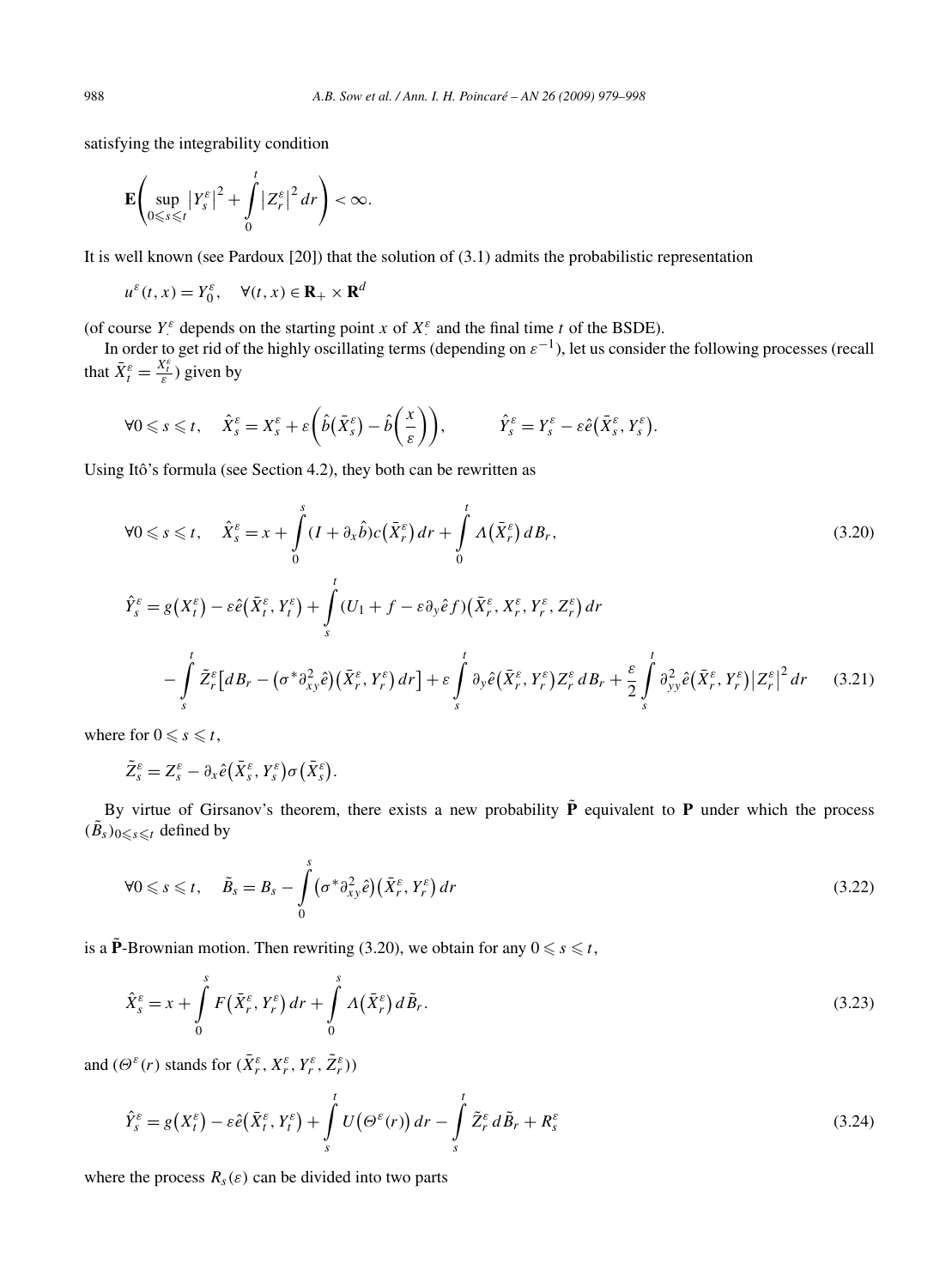$$
R_{s}(\varepsilon) = \varepsilon \int_{s}^{t} \left[ \partial_{y} \hat{e} \left( \bar{X}_{r}^{\varepsilon}, Y_{r}^{\varepsilon} \right) Z_{r}^{\varepsilon} \sigma^{*} \partial_{xy}^{2} \hat{e} \left( \bar{X}_{r}^{\varepsilon}, Y_{r}^{\varepsilon} \right) - \partial_{y} \hat{e} \left( \bar{X}_{r}^{\varepsilon}, Y_{r}^{\varepsilon} \right) f \left( \Theta^{\varepsilon}(r) \right) + \frac{1}{2} \partial_{yy}^{2} \hat{e} \left( \bar{X}_{r}^{\varepsilon}, Y_{r}^{\varepsilon} \right) \left| Z_{r}^{\varepsilon} \right|^{2} \right] dr
$$
  
+ 
$$
\varepsilon \int_{s}^{t} \partial_{y} \hat{e} \left( \bar{X}_{r}^{\varepsilon}, Y_{r}^{\varepsilon} \right) Z_{r}^{\varepsilon} d\tilde{B}_{r}
$$
  
= 
$$
\int_{s}^{t} R^{\varepsilon}(1, r) dr + \int_{s}^{t} R^{\varepsilon}(2, r) d\tilde{B}_{r}.
$$

Moreover let us consider the process

$$
\forall 0 \leqslant s \leqslant t, \quad M_s^{\varepsilon} = -\int\limits_0^s \tilde{Z}_r^{\varepsilon} d\tilde{B}_r.
$$

We intend to study the tightness property of the pair of processes  $(Y_s^{\varepsilon}, M_s^{\varepsilon})_{0 \leq s \leq t}$  indexed by  $\varepsilon > 0$  in the space  $\mathcal{D}([0, t]; \mathbb{R}^d)$  (the space of right continuous functions having left limits) equipped with the Meyer–Zheng topology (see [18] for further details).

It is well known that the sequence of quasi-martingales  $\{U_s^n; 0 \le s \le t\}$  defined on the filtered probability space  ${\Omega; \mathcal{F}, (\mathcal{F}_s)_{0 \leq s \leq t}, \mathbf{P}}$  is tight whenever

$$
\sup_n \Big[ \sup_{0 \leq s \leq t} \mathbf{E} |U_s^n| + C V_t^0(U^n) \Big] < \infty,
$$

where  $CV_t^0(U^n)$ , the so-called "conditional variation of  $U^n$  on  $[0, t]$ ", is defined as

$$
CV_t^0(U^n) = \sup \mathbf{E}\bigg(\sum_{i=1} \big|\mathbf{E}\big(U_{t_{i+1}}^n - U_{t_i}^n/\mathcal{F}_{t_i}\big)\big|\bigg)
$$

where the supremum is taken over all partitions of the interval [0*,t*].

We claim that (the proof is given in Section 4.4).

**Proposition 3.4.** *There exists a positive constant*  $C_{3,4} > 0$  *such that* 

$$
\forall \varepsilon > 0, \quad \tilde{\mathbf{P}} \Big( \sup_{0 \le s \le t} |Y_s^{\varepsilon}| \le C_{3,4} \Big) = 1,
$$
  

$$
\sup_{\varepsilon > 0} \tilde{\mathbf{E}} \int_{0}^{t} |\tilde{Z}_s^{\varepsilon}|^2 ds \le C_{3,4}.
$$

As a consequence, we deduce

**Corollary 3.5.** For every  $t \geq 0$ , the following holds

$$
\lim_{\varepsilon\to 0}\tilde{\mathbf{E}}\Bigg[\Bigg(\int_0^t\big|R_s(1,\varepsilon)\big|ds\Bigg)^2+\Bigg(\int_0^t\big|R_s(2,\varepsilon)\big|^2ds\Bigg)^2\Bigg]=0.
$$

*In particular*  $\tilde{\mathbf{E}} \sup_{0 \leq s \leq t} |R_s(\varepsilon)|^2 \xrightarrow{\varepsilon \to 0} 0$ .

**Corollary 3.6.** The family of processes  $(Y^{\varepsilon}_\cdot, M^{\varepsilon}_\cdot)$  indexed by  $\varepsilon$  is  $\tilde{P}$ -tight as elements of  $D([0, t], \mathbb{R}^2)$ , equipped with *the S-topology of Jakubowski.*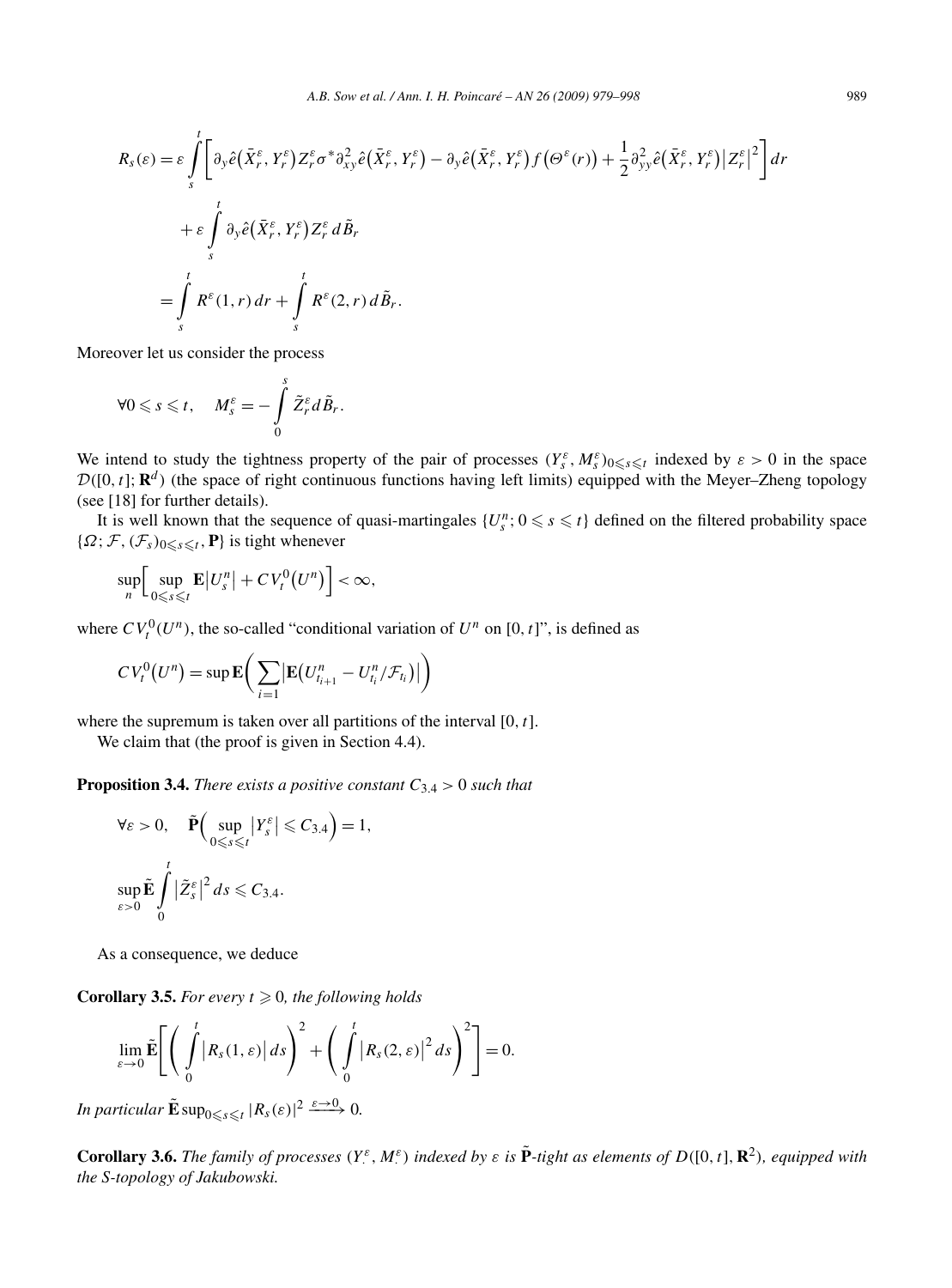It is readily seen from (3.23), that the sequence of processes  $\{X_s^{\varepsilon}, 0 \le s \le t, 0 \le \varepsilon \le 1\}$  is tight in the space  $C([0, t], \mathbf{R}^d)$  endowed with the topology of uniform convergence. Moreover thanks to the martingale central limit theorem [11, Theorem 7.1.4], we have

$$
\int\limits_{0}^{1} \Lambda(\bar{X}_{s}^{\varepsilon}) d\tilde{B}_{s} \quad \Longrightarrow \quad A^{1/2} \tilde{B} \quad \text{in } C([0, T]; \mathbf{R}^{d})
$$

where  $\implies$  means "converges in law towards". Hence there exists a subsequence still denoted by  $(X_s^{\varepsilon}, Y_s^{\varepsilon}, M_s^{\varepsilon})$  such that

$$
(X_s^{\varepsilon},Y_s^{\varepsilon},M_s^{\varepsilon}) \quad \Longrightarrow \quad (X^x,Y,M) \quad \text{in } D([0,T];\mathbf{R}^{2d+1}).
$$

Let us assume that the following extension of [13, Corollary 2.5] holds (the proof is given in Section 4.3),

**Theorem 3.7.** *Let*  $\Psi$  :  $\mathbb{R}^d \times \mathbb{R}^N \to \mathbb{R}$  *be a measurable function, periodic with respect to its first variable, satisfying*:

(1) for any  $R > 0$ , we can find  $K_R > 0$  such that whenever  $(x, v, v') \in \mathbf{R}^d \times \mathbf{R}^N \times \mathbf{R}^N$ ,  $|v| \le R$  and  $|v'| \le R$  then we  $have |\Psi(x, v) - \Psi(x, v')| \leqslant K_R |v - v'|;$ 

(2) *there exists*  $M > 0$  *such that for any*  $x \in \mathbb{R}^d$ ,  $v \in \mathbb{R}^N$ ,  $|\Psi(x, v)| \leq M(1 + |v|)$ *.* 

*Suppose additionally that*  $(V^{\varepsilon})_{\varepsilon>0}$  *is a family of*  $\mathbb{R}^{N}$ -valued processes, which is tight in  $D([0, T]; \mathbb{R}^{N})$  equipped *with the S-topology of Jakubowski and satisfies*  $\sup_{\varepsilon>0} \mathbf{E}(\sup_{0\leq s\leq t}|V_s^{\varepsilon}|^2) < \infty$ .

*Then the following convergence holds*:

$$
\mathbf{E}\left[\sup_{0\leq s\leq t}\left|\int_{s}^{t}\Psi\left(\bar{X}_{r}^{\varepsilon},V_{r}^{\varepsilon}\right)dr-\int_{s}^{t}\bar{\Psi}\left(V_{r}^{\varepsilon}\right)dr\right|\right]\to 0, \quad \text{as } \varepsilon \text{ tends to 0},\tag{3.25}
$$

*where*  $\bar{\Psi}(v) = \int_{\mathbf{T}^d} \Psi(x, v) \mu(dx)$ *.* 

We can then apply Theorem 3.7 with the function  $\Psi = F$  and  $V^{\varepsilon} = Y^{\varepsilon}$ , and deduce that  $(X^x)_{t \geq 0}$  must solve the stochastic differential equation

$$
\forall t \geqslant 0, \quad X_t^x = x + \int\limits_0^t \bar{F}(Y_r) \, dr + A^{1/2} \tilde{B}_t.
$$

Moreover thanks Corollary 3.5, the process  $(Y_s^{\varepsilon})_{0 \leq s \leq t}$  has the same asymptotic behaviour as the process  $(\check{Y}_s^{\varepsilon})_{0 \leq s \leq t}$ defined by

$$
\forall 0 \leq s \leq t, \quad \breve{Y}_s^{\varepsilon} = g(X_t^{\varepsilon}) + \int_s^t U(\Theta^{\varepsilon}(r)) dr - \int_s^t \tilde{Z}_r^{\varepsilon} d\tilde{B}_r. \tag{3.26}
$$

From now on, our strategy consists in showing that the difference  $\check{Y}_s^{\varepsilon} - u(t-s, \hat{X}_s^{\varepsilon})$  tends to 0 as  $\varepsilon$  goes to 0. However, in the following computations, we are faced with the lack of smoothness of the function *u*. To overcome this difficulty, we approximate the function *u* with the help of the smooth approximating sequence  $(u^n)_{n\in\mathbb{N}}$  defined in Theorem 3.3. Thus we consider, for every  $n \in \mathbb{N}$ , the pair of processes  $(\tilde{Y}_s^{\varepsilon,n}, \tilde{Z}_s^{\varepsilon,n})_{0 \le s \le t}$  defined by

$$
\forall 0 \leqslant s \leqslant t, \quad \tilde{Y}_{s}^{\varepsilon,n} = \tilde{Y}_{s}^{\varepsilon} - u^{n}\big(t-s, \hat{X}_{s}^{\varepsilon}\big), \qquad \tilde{Z}_{s}^{\varepsilon,n} = \tilde{Z}_{s}^{\varepsilon} - \partial_{x}u^{n}\big(t-s, \hat{X}_{s}^{\varepsilon}\big) \Lambda \big(\bar{X}_{s}^{\varepsilon}\big).
$$

Then we claim

#### **Theorem 3.8.** *The following holds*

(i) *There exists a constant*  $C_{3,8} > 0$  *such that for every*  $\varepsilon > 0$  *and for every*  $n \in \mathbb{N}$ *, we have*  $|\tilde{Y}_{s}^{\varepsilon,n}| \leq C_{3.8}$  *a.s.*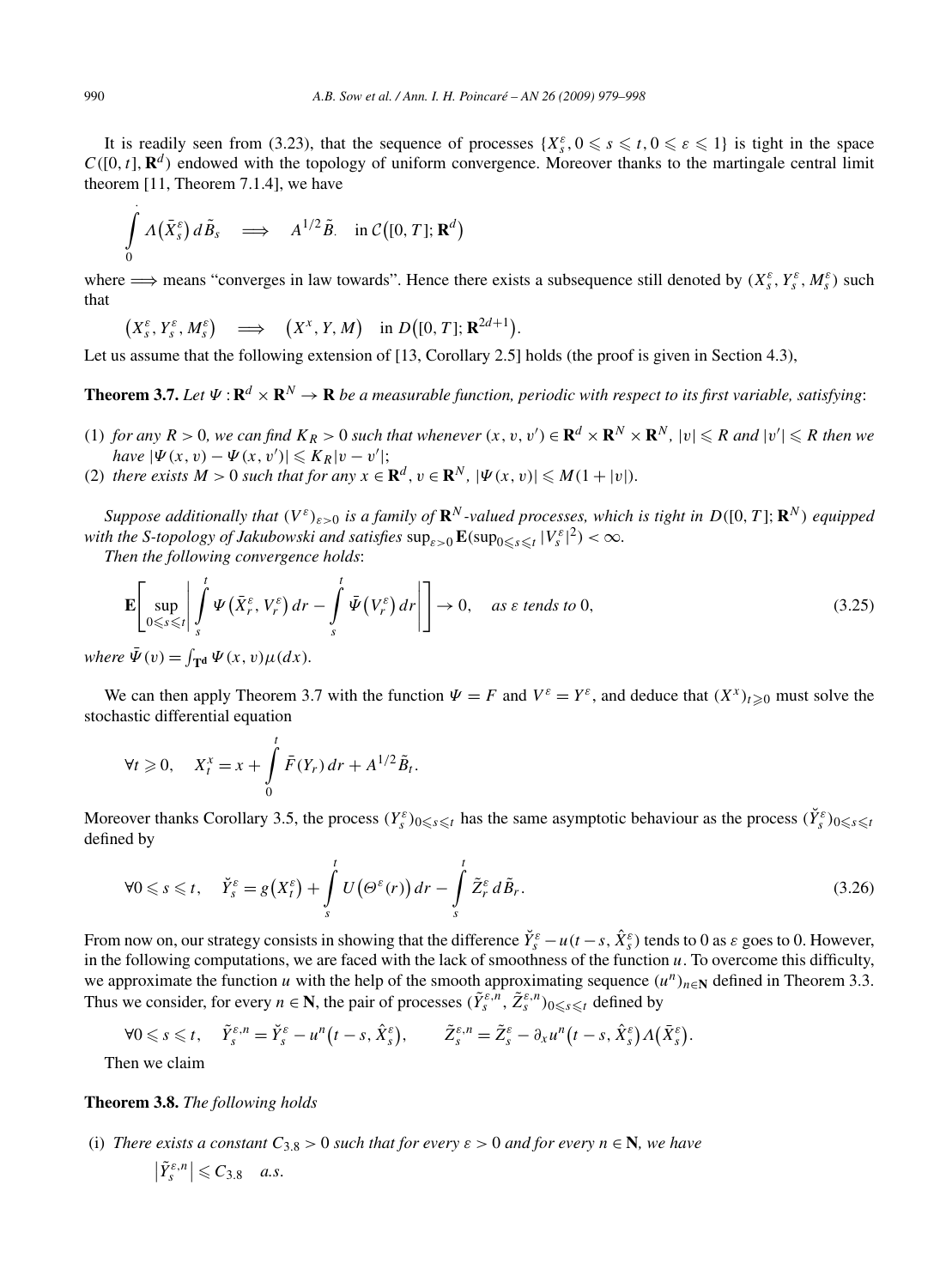(ii) *For all*  $\delta > 0$  *there exists an integer*  $n(\delta)$  *such that for all*  $n \ge n(\delta)$ *,* 

$$
\limsup_{\varepsilon \to 0} |\tilde{Y}_0^{\varepsilon,n}| \leq \delta. \tag{3.27}
$$

**Proof.** Ito's formula yields for every  $0 \le s \le t$  and  $\alpha > 0$ ,

$$
e^{\alpha s}|\check{Y}_s^{\varepsilon}|^2+\int\limits_s^t e^{\alpha r}|\tilde{Z}_r^{\varepsilon}|^2dr=e^{\alpha t}|g(X_t^{\varepsilon})|^2+2\int\limits_s^t e^{\alpha r}\check{Y}_r^{\varepsilon}U(\Theta^{\varepsilon}(r))dr-\int\limits_s^t \alpha e^{\alpha r}|\check{Y}_r^{\varepsilon}|^2dr-2\int\limits_s^t e^{\alpha r}\check{Y}_r^{\varepsilon}\tilde{Z}_r^{\varepsilon}d\tilde{B}_r.
$$

Thanks to Proposition 3.4, and (3.6), there exists a constant still noted  $C > 0$  (its value may change from line to line) s.t. for every  $s \le r \le t$ ,

$$
2\breve{Y}_r^{\varepsilon}U\big(\Theta^{\varepsilon}(r)\big)\leqslant C\big(1+\big|\breve{Y}_r^{\varepsilon}\big|^2\big)+\frac{1}{2}\big|\tilde{Z}_r^{\varepsilon}\big|^2.
$$

Since *g* is bounded, this implies

$$
e^{\alpha s}|\check{Y}_s^{\varepsilon}|^2 \leqslant Ce^{\alpha t}+\int\limits_s^t e^{\alpha r}(-\alpha+C)|\check{Y}_r^{\varepsilon}|^2 dr-2\int\limits_s^t e^{\alpha r} \check{Y}_r^{\varepsilon}\tilde{Z}_r^{\varepsilon} d\tilde{B}_r.
$$

Choosing  $\alpha = C$  and taking the conditional expectation  $\tilde{\mathbf{E}}^{\mathcal{F}_s}$ , we deduce (i) from the boundedness of  $u^n$ .

Let us prove (3.27). Since  $u^n \in C^{1,2}([0,T] \times \mathbf{R}^d)$ , then Itô's formula yields for any  $0 \leqslant s \leqslant t$ ,

$$
u^{n}(t-s,\hat{X}_{s}^{\varepsilon})=u^{n}(0,\hat{X}_{t}^{\varepsilon})-\int_{s}^{t}(-\partial_{r}u^{n}(t-r,\hat{X}_{r}^{\varepsilon})+\hat{L}_{\varepsilon,n}(r))dr-\int_{s}^{t}\partial_{x}u^{n}(t-r,\hat{X}_{r}^{\varepsilon})\Lambda(\bar{X}_{r}^{\varepsilon})d\tilde{B}_{r}
$$

where for every  $0 \le r \le t$ ,

$$
\hat{L}_{\varepsilon,n}(r) = \frac{1}{2} \sum_{i,j=1}^d \big[ (\Lambda \Lambda^*) (\bar{X}_r^{\varepsilon}) \big]_{ij} \partial_{x_i x_j}^2 u^n \big( r - r, \hat{X}_r^{\varepsilon} \big) + \sum_{i=1}^d \big[ F (\bar{X}_r^{\varepsilon}, Y_r^{\varepsilon}) \big]_i \partial_{x_i} u^n \big( r - r, \hat{X}_r^{\varepsilon} \big).
$$

Hence putting

 $\forall (t, x) \in \mathbf{R}_+ \times \mathbf{R}^d$ ,  $L^n u^n(t, x) = \text{Trace}\Big[A \partial_{xx}^2 u^n(t, x)\Big] + \overline{D}^n(u^n(t, x)) \cdot \partial_x u^n(t, x) + D_1 \cdot \partial_x u^n(t, x),$ we deduce that for every  $0 \le s \le t$ ,

$$
u^{n}(t-s, \hat{X}_{s}^{\varepsilon}) = u^{n}(0, \hat{X}_{t}^{\varepsilon}) + \int_{s}^{t} (L^{n}u^{n}(t-r, \hat{X}_{r}^{\varepsilon}) - \hat{L}_{\varepsilon,n}(r)) dr - \int_{s}^{t} \partial_{x}u^{n}(t-r, \hat{X}_{r}^{\varepsilon}) \Lambda(\bar{X}_{r}^{\varepsilon}) d\tilde{B}_{t}
$$

$$
+ \int_{s}^{t} \bar{U}^{(n)}(\hat{X}_{r}^{\varepsilon}, u^{n}(t-r, \hat{X}_{r}^{\varepsilon}), \partial_{x}u^{n}(t-r, \hat{X}_{r}^{\varepsilon})) dr
$$

which implies that for every  $0 \le s \le t$ ,

$$
\tilde{Y}_{s}^{\varepsilon,n} = g(X_{t}^{\varepsilon}) - g^{(n)}(\hat{X}_{t}^{\varepsilon}) + \int_{s}^{t} \left( L^{n} u^{n} (t - r, \hat{X}_{r}^{\varepsilon}) - \hat{L}_{\varepsilon,n}(r) \right) dr \n+ \int_{s}^{t} \left( U(\Theta^{\varepsilon,n}(r)) - \bar{U}^{(n)}(\hat{X}_{r}^{\varepsilon}, u^{n} (t - r, \hat{X}_{r}^{\varepsilon}), \partial_{x} u^{n} (t - r, \hat{X}_{r}^{\varepsilon})) \right) dr - \int_{s}^{t} \tilde{Z}_{r}^{\varepsilon,n} d\tilde{B}_{r}
$$

where  $\Theta^{\varepsilon,n}(r) = (\bar{X}_r^{\varepsilon}, X_r^{\varepsilon}, \tilde{Y}_r^{\varepsilon,n} + u^n(t-r, \hat{X}_r^{\varepsilon}), \tilde{Z}_r^{\varepsilon,n} + \partial_x u^n(t-r, \hat{X}_r^{\varepsilon}) \Lambda(\bar{X}_r^{\varepsilon}))$ . Itô's formula yields for any  $0 \le s \le t$ ,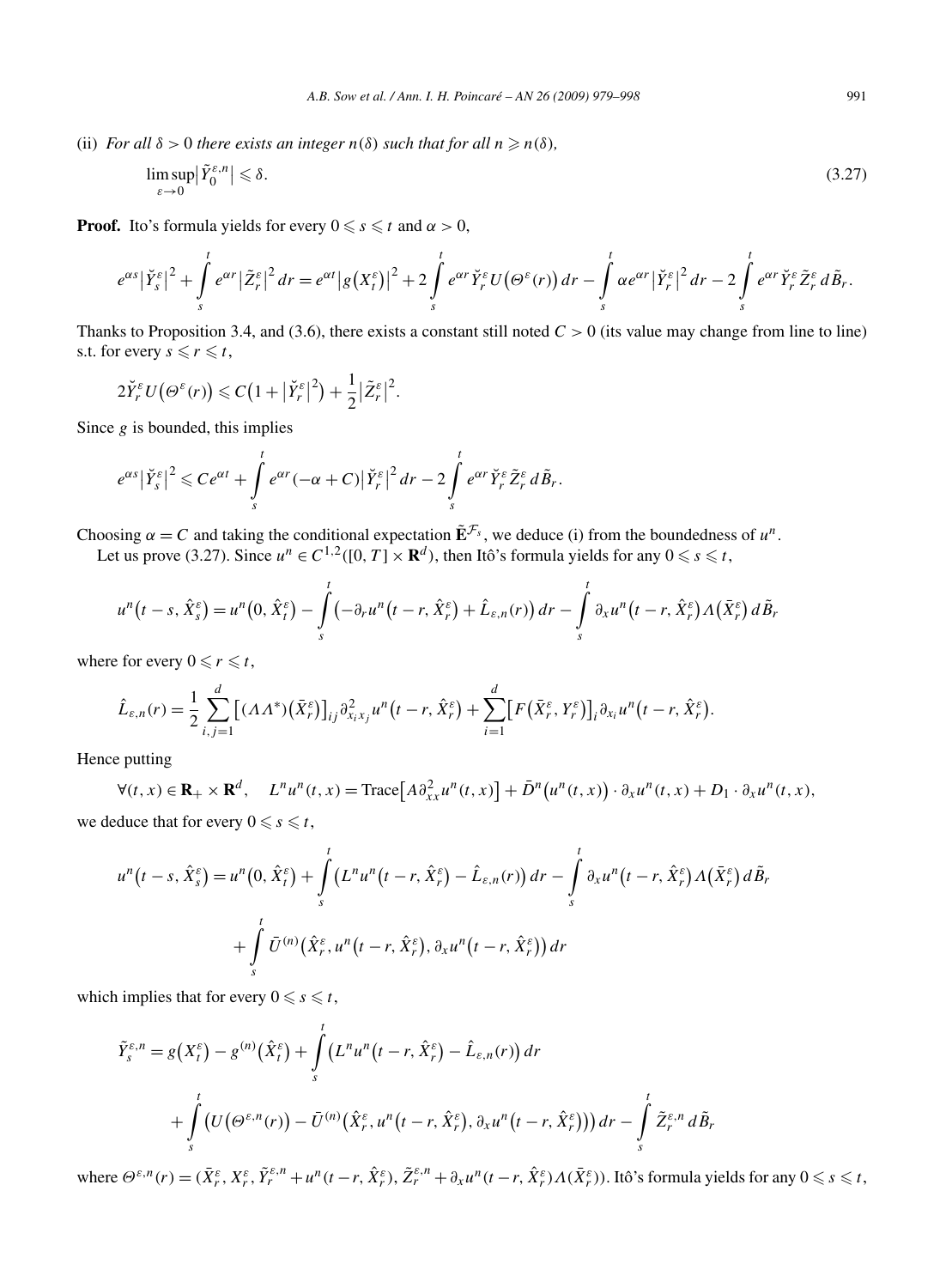$$
\left|\tilde{Y}_{s}^{\varepsilon,n}\right|^{2} + \int_{s}^{t} \left|\tilde{Z}_{r}^{\varepsilon,n}\right|^{2} dr = \left|g\left(X_{t}^{\varepsilon}\right) - g^{(n)}\left(\hat{X}_{t}^{\varepsilon}\right)\right|^{2} + 2 \int_{s}^{t} \tilde{Y}_{r}^{\varepsilon,n}\left(L^{n}u^{n}\left(t-r,\hat{X}_{r}^{\varepsilon}\right) - \hat{L}_{\varepsilon,n}(r)\right) dr
$$

$$
+ 2 \int_{s}^{t} \tilde{Y}_{r}^{\varepsilon,n}\left(\delta_{1,n}(\varepsilon,r) + \delta_{2,n}(\varepsilon,r) + \delta_{3,n}(\varepsilon,r) + \delta_{4,n}(\varepsilon,r)\right) dr - 2 \int_{s}^{t} \tilde{Y}_{r}^{\varepsilon,n}\tilde{Z}_{r}^{\varepsilon,n} d\tilde{B}_{r}
$$

where

$$
\delta_{1,n}(\varepsilon,r) = U\big(\Theta^{\varepsilon,n}(r)\big) - U\big(\bar{X}_r^{\varepsilon}, X_r^{\varepsilon}, \check{Y}_r^{\varepsilon}, \partial_x u^n\big(t-r, \hat{X}_r^{\varepsilon}\big) \Lambda\big(\bar{X}_r^{\varepsilon}\big)\big),
$$
  
\n
$$
\delta_{2,n}(\varepsilon,r) = U\big(X_r^{\varepsilon}, \check{Y}_r^{\varepsilon}, \partial_x u^n\big(t-r, \hat{X}_r^{\varepsilon}\big) \Lambda\big(\bar{X}_r^{\varepsilon}\big)\big) - \bar{U}\big(X_r^{\varepsilon}, \check{Y}_r^{\varepsilon}, \partial_x u^n\big(t-r, \hat{X}_r^{\varepsilon}\big)\big),
$$
  
\n
$$
\delta_{3,n}(\varepsilon,r) = \bar{U}\big(X_r^{\varepsilon}, \check{Y}_r^{\varepsilon}, \partial_x u^n\big(t-r, \hat{X}_r^{\varepsilon}\big)\big) - \bar{U}\big(X_r^{\varepsilon}, u^n\big(t-r, \hat{X}_r^{\varepsilon}\big), \partial_x u^n\big(t-r, \hat{X}_r^{\varepsilon}\big)\big),
$$
  
\n
$$
\delta_{4,n}(\varepsilon,r) = \bar{U}\big(X_r^{\varepsilon}, u^n\big(t-r, \hat{X}_r^{\varepsilon}\big), \partial_x u^n\big(t-r, \hat{X}_r^{\varepsilon}\big)\big) - \bar{U}^{(n)}\big(\hat{X}_r^{\varepsilon}, u^n\big(t-r, \hat{X}_r^{\varepsilon}\big), \partial_x u^n\big(t-r, \hat{X}_r^{\varepsilon}\big)\big).
$$

The Lipschitz property of *U* and  $\bar{U}$ , implies

$$
\tilde{Y}_r^{\varepsilon,n}(\delta_{1,n}(\varepsilon,r)+\delta_{3,n}(\varepsilon,r))\leqslant \tilde{K}(|\tilde{Y}_r^{\varepsilon,n}||\tilde{Z}_r^{\varepsilon,n}|+|\tilde{Y}_r^{\varepsilon,n}|^2).
$$

So we have for every  $0 \le s \le t$ , *t*

$$
\tilde{\mathbf{E}}|\tilde{Y}_{s}^{\varepsilon,n}|^{2} + \tilde{\mathbf{E}}\int_{s}^{t}|\tilde{Z}_{r}^{\varepsilon,n}|^{2} dr \leq \tilde{\mathbf{E}}|g(X_{t}^{\varepsilon}) - g^{(n)}(\hat{X}_{t}^{\varepsilon})|^{2} + 2\tilde{\mathbf{E}}\sup_{0 \leq s \leq t} \left|\int_{s}^{t} \tilde{Y}_{r}^{\varepsilon,n}(Lu^{n}(t-r,\hat{X}_{r}^{\varepsilon}) - \hat{L}_{\varepsilon,n}(r)) dr \right|
$$
  
+  $C_{\tilde{K}}\tilde{\mathbf{E}}\int_{s}^{t} |\tilde{Y}_{r}^{\varepsilon,n}|^{2} dr + \frac{1}{2}\tilde{\mathbf{E}}\int_{s}^{t} |\tilde{Z}_{r}^{\varepsilon,n}|^{2} dr$   
+  $\tilde{\mathbf{E}}\sup_{0 \leq s \leq t} \left|\int_{s}^{t} \tilde{Y}_{r}^{\varepsilon,n} \delta_{2,n}(\varepsilon,r) dr \right| + \tilde{\mathbf{E}}\int_{s}^{t} |\delta_{4,n}(\varepsilon,r)|^{2} dr$ 

where the constant  $C_{\tilde{K}}$  depends only on  $\tilde{K}$ . Then exploiting Gronwall's lemma, we deduce that

$$
|\tilde{Y}_0^{\varepsilon,n}|^2 \leqslant C_n(\varepsilon) e^{C_{\tilde{K}}t} \tag{3.28}
$$

where

$$
C_n(\varepsilon) = \tilde{\mathbf{E}} |g(X_t^{\varepsilon}) - g^{(n)}(\hat{X}_t^{\varepsilon})|^2 + 2 \tilde{\mathbf{E}} \sup_{0 \le s \le t} \left| \int_0^t \tilde{Y}_r^{\varepsilon,n} (Lu^n(t - r, \hat{X}_r^{\varepsilon}) - \hat{L}_{\varepsilon,n}(r)) dr \right|
$$
  
+  $\tilde{\mathbf{E}} \sup_{0 \le s \le t} \left| \int_s^t \tilde{Y}_r^{\varepsilon,n} \delta_{2,n}(\varepsilon, r) dr \right| + \tilde{\mathbf{E}} \int_s^t |\delta_{4,n}(\varepsilon, r)|^2 dr$   
:=  $C_n^1(\varepsilon) + C_n^2(\varepsilon) + C_n^3(\varepsilon) + C_n^4(\varepsilon).$ 

It is easy to check that  $C_n^1(\varepsilon)$  satisfies (3.27) thanks to the Lipschitz property of *g*.

We now are going to treat the terms  $C_n^2(\varepsilon)$  and  $C_n^3(\varepsilon)$ . Fix  $n \in \mathbb{N}$ . Thanks to the tightness of the process  $(X_s^{\varepsilon}, \hat{X}_s^{\varepsilon}, \tilde{Y}_s^{\varepsilon,n})_{0 \leq s \leq t}$ , we deduce from Theorem 3.7 that

$$
C_n^2(\varepsilon) \xrightarrow{\varepsilon \to 0} 0
$$
, and  $C_n^3(\varepsilon) \xrightarrow{\varepsilon \to 0} 0$ .

Moreover the Lipschitz property of  $\bar{U}$  (with a constant still noted *C*) with respect to its first argument yields

$$
\left|\delta_{4,n}(\varepsilon,r)\right|\leqslant C\left|X_t^{\varepsilon}-\hat{X}_t^{\varepsilon}\right|+\sup_{x\in\mathbf{R}^d,\,|y|+|z|\leqslant C_{3,3}}\left|\left(\bar{U}_A-\bar{U}_A^{(n)}\right)(x,y,z)\right|,
$$

which is enough to prove that  $C_n^4(\varepsilon)$  satisfies (3.27).  $\Box$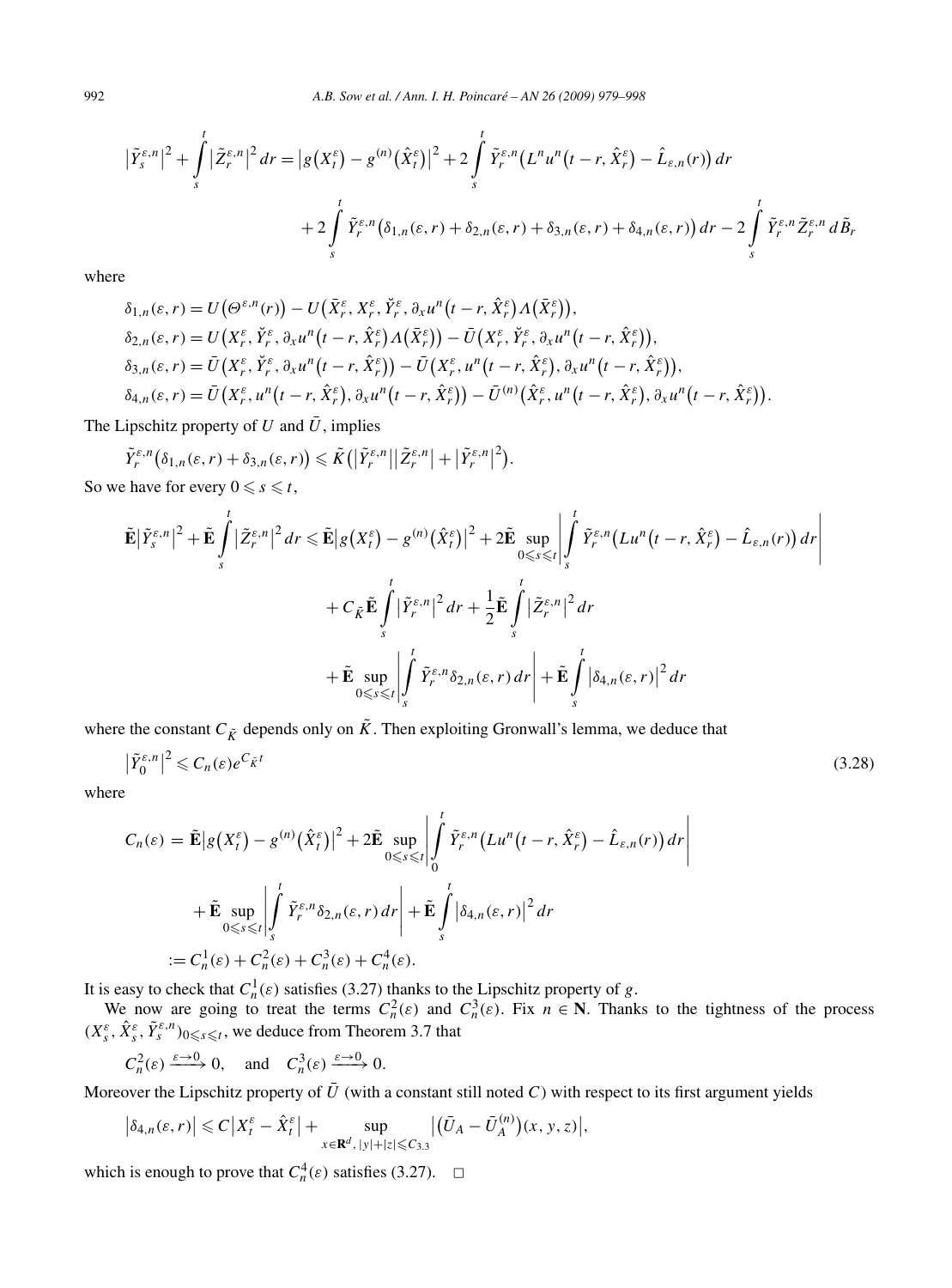#### **4. Proofs**

## *4.1. Proof of Proposition 3.1*

From Lemma 2.4,  $\hat{b}_i$  ( $1 \leq i \leq d$ ) and  $\hat{e}(\cdot, y)$  ( $y \in \mathbf{R}$ ) belong to  $C^1(\mathbf{T}^d)$ . Furthermore, for all  $x \in \mathbf{T}^d$ ,  $y \in \mathbf{R}$ ,  $T > 0$ and  $\delta > 0$ , we have

$$
\left|\hat{e}(x, y + \delta) - \hat{e}(x, y)\right| \leq \int_{0}^{T} \left|\mathbf{E}_{x}\left[e(\tilde{X}_{t}, y + \delta) - e(\tilde{X}_{t}, y)\right]\right| dt + \int_{T}^{\infty} \left|\mathbf{E}_{x}\left[e(\tilde{X}_{t}, y + \delta) - e(\tilde{X}_{t}, y)\right]\right| dt
$$
  

$$
\leq Tc|\delta| + (2/\rho)ce^{-\rho T}.
$$

The continuity of the function  $y \mapsto \hat{e}(x, y)$  follows. Thanks to assumption (H2.2) and (H2.3), using similar techniques and Lemma 2.2, we conclude that the mapping  $y \to \mathbf{E}_x[e(\tilde{X}_t, y)]$  is twice continuously differentiable with respect to *y* and satisfies with some positive constant  $C > 0$ ,

$$
\left| \mathbf{E}_{x} \big[ e(\tilde{X}_{t}, y) \big] \right| + \left| \mathbf{E}_{x} \big[ \partial_{y} e(\tilde{X}_{t}, y) \big] \right| + \left| \mathbf{E}_{x} \big[ \partial_{yy}^{2} e(\tilde{X}_{t}, y) \big] \right| \leqslant C e^{-\rho \left[ t \right]}.
$$
\n(4.1)

Hence we deduce that for all  $x \in \mathbf{T}^d$ , the function  $\hat{e}(x, \cdot)$  is twice differentiable with respect to *y* and the derivatives (by the same argument as before)  $\partial_y \hat{e}$  and  $\partial_{yy}^2 \hat{e}$  are continuous and bounded on  $\mathbf{T}^d \times \mathbf{R}$  thanks to (4.1). Moreover Lemma 2.4 and assumption (H2.2) ensure that for every  $y \in \mathbb{R}$ ,  $\partial_y \hat{e}(\cdot, y) \in C^1(\mathbb{T}^d)$ .

## *4.2. Proof of the Itô formula*

This section is devoted to establishing formula (3.21). This boils down to proving that we can apply the Itô formula to the function  $(x, y) \mapsto \hat{e}(x, y)$  and to the couple of Itô processes  $(\bar{X}^{\varepsilon}, Y^{\varepsilon})$ . We remind the reader that the Itô formula only holds for  $C^2$ -class functions and, obviously,  $\hat{e}$  is not smooth enough. However, we have already proved the existence of the only derivatives of  $\hat{e}$  involved in (3.21). So, as guessed by the reader, we just need to carry out a regularization procedure to establish formula (3.21). This is the guiding line of the following computations.

To begin with, let us establish the following result.

**Lemma 4.1.** Let  $\rho : \mathbf{R}^d \to \mathbf{R}_+$  be a smooth function with compact support s.t.  $\int_{\mathbf{R}^d} \rho(x) dx = 1$ . Then the sequence of mollifiers defined by for all  $n \in \mathbb{N}$  and  $x \in \mathbb{R}^d$ ,  $\rho_n(x) = n^d \rho(nx)$  satisfies: For all function  $v : \mathbb{R}^d \times \mathbb{R} \to \mathbb{R}$  such that

$$
\forall y \in \mathbf{R}, \quad v(\cdot, y) \in C^1(\mathbf{T}^d) \quad and \quad Lv(\cdot, y) \in C^0(\mathbf{T}^d),
$$

*we have*

 $L(v(\cdot, y) * \rho_n) \xrightarrow{n \to \infty} Lv(\cdot, y)$  *pointwise*.

*Moreover if*  $||v(\cdot, y)||_{C^1(\mathbf{T^d})} + ||Lv(\cdot, y)||_{C^0(\mathbf{T^d})} \leqslant C_R$  for every  $|y| \leqslant R$ , then

$$
\forall x \in \mathbf{T}^{\mathbf{d}}, \ |y| \leq R, \quad \left| L(v * \rho_n)(x, y) \right| \leqslant C_R'.
$$

**Proof.** For every  $n \in \mathbb{N}$ , let us consider the function  $\varphi_n$  defined For every  $(x, y) \in \mathbb{R}^d \times \mathbb{R}$  by

$$
\varphi_n(x, y) = L(v(x, y) * \rho_n) - [(Lv(\cdot, y)) * \rho_n](x)
$$

where using the convention of summation over repeated indices

$$
\varphi_n(x, y) = \frac{1}{2} \Big[ a_{ij}(x) \partial_{x_i} \big( \partial_{x_j} v(\cdot, y) * \rho_n \big)(x) - \partial_{x_i} \big( a_{ij} \partial_{x_j} v(\cdot, y) * \rho_n \big)(x) + \big( \partial_{x_i} a_{ij} \partial_{x_j} v(\cdot, y) * \rho_n \big)(x) \Big] + \int_{\mathbf{R}^d} \Big[ b_i(x) - b_i(x - u) \Big] \partial_{x_i} v(x - u, y) \rho_n(u) \, du.
$$

Then since  $Lv(\cdot, y) \in C^0(\mathbf{T}^d)$ , we deduce that  $(Lv(\cdot, y) * \rho_n) \xrightarrow{n \to +\infty} Lv(\cdot, y)$  and the sequence is uniformly bounded. Hence it remains to study the sequence  $\varphi_n$ .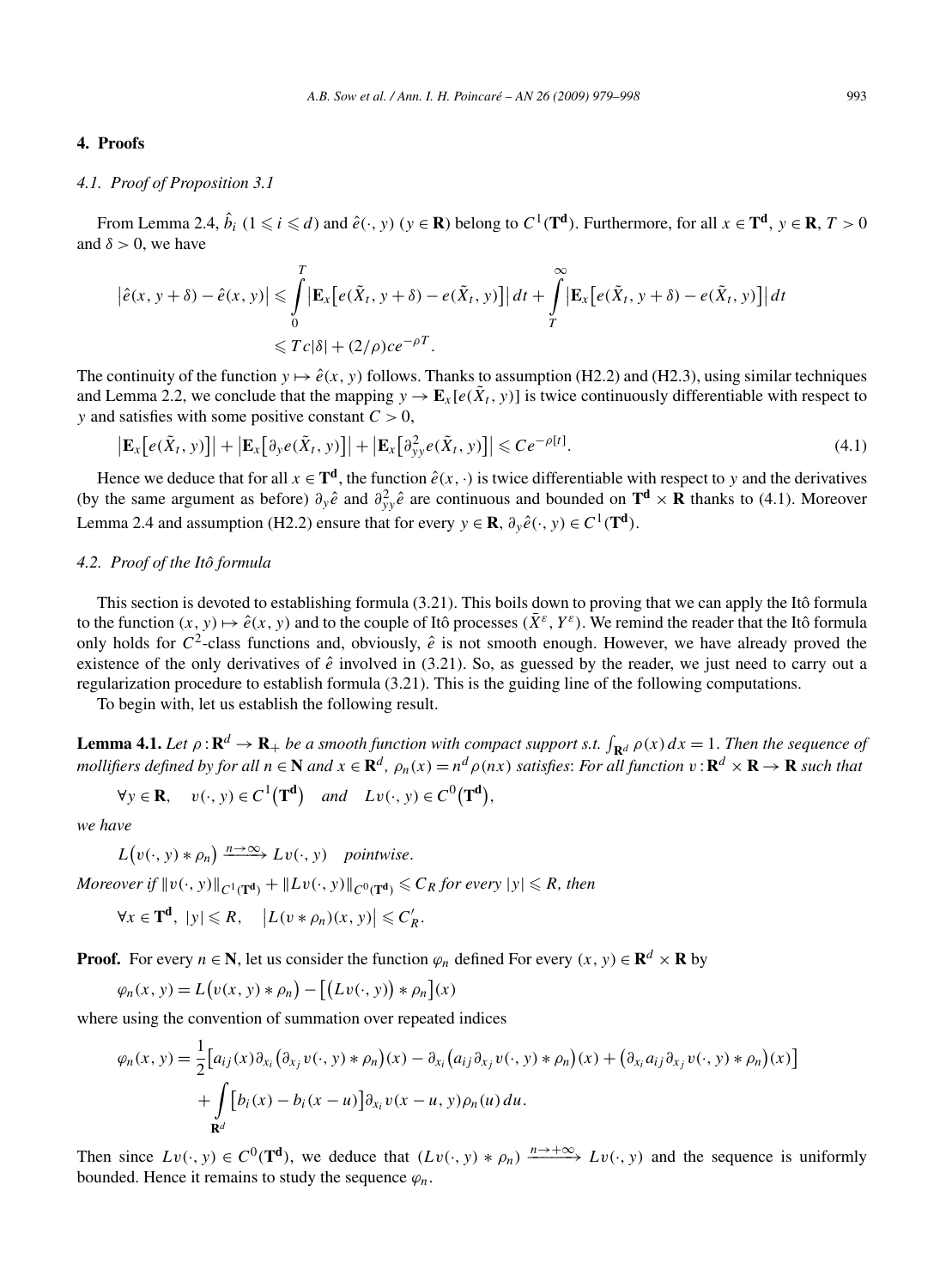Thanks the properties of convolution, this one can be rewritten as follows

$$
\varphi_n(x, y) = \frac{1}{2} \Big[ a_{ij}(x) \big( \partial_{x_j} v(\cdot, y) * \partial_{x_i} \rho_n \big)(x) - \big( a_{ij} \partial_{x_j} v(\cdot, y) * \partial_{x_i} \rho_n \big)(x) + \big( \partial_{x_i} a_{ij} \partial_{x_j} v(\cdot, y) * \rho_n \big)(x) \Big] + \int_{\mathbf{R}^d} \Big[ b_i(x) - b_i(x - u) \Big] \partial_{x_i} v(x - u, y) \rho_n(u) \, du
$$

which implies for all  $x \in \mathbb{R}^d$ ,

$$
\varphi_n(x, y) = \frac{1}{2} \Bigg[ \int_{\mathbf{R}^d} [a_{ij}(x) - a_{ij}(x - u)] \partial_{x_j} v(x - u, y) n^{d+1} \rho'_i(nu) du \n+ \int_{\mathbf{R}^d} \partial_{x_i} a_{ij}(x - u) \partial_{x_j} v(x - u, y) n^d \rho(nu) \Bigg] \n+ \int_{\mathbf{R}^d} [b_i(x) - b_i(x - u)] \partial_{x_j} v(x - u, y) n^d \rho(nu) du.
$$
\n(4.2)

Obviously, the last term in the right-hand side of (4.2) is uniformly bounded and converges to 0 since it is equal to

$$
b_i(x)\big[\partial_{x_i}v(\cdot,y)*\rho_n\big](x)-\big[\big(b_i\partial_{x_i}v(\cdot,y)\big)*\rho_n\big](x).
$$

Note that

$$
\int_{\mathbf{R}^d} \partial_{x_i} a_{ij}(x-u) \partial_{x_j} v(x-u, y) n^d \rho(nu) = \left[ \left( \partial_{x_i} a_{ij} \partial_{x_j} v(\cdot, y) \right) * \rho_n \right](x) \underset{n \to \infty}{\longrightarrow} \partial_{x_i} a_{ij}(x) \partial_{x_j} v(x, y).
$$

We now prove that the remaining term converges to minus that last limit. Indeed, there exists *u'* satisfying  $|u'| \leq |u|$ such that (using summation over repeated indices)

$$
I_n = \int_{\mathbf{R}^d} [a_{ij}(x) - a_{ij}(x - u)] \partial_{x_j}(x - u, y) n^{d+1} \rho'_i(nu) du
$$
  
\n
$$
= \int_{\mathbf{R}^d} u \cdot \partial_x a_{ij}(x - u') \partial_{x_j} v(x - u, y) n^{d+1} \rho'_i(nu) du
$$
  
\n
$$
= \int_{\mathbf{R}^d} \partial_{x_k} a_{ij}(x) \partial_{x_j} v(x - u, y) u_k n^{d+1} \rho'_i(nu) du
$$
  
\n
$$
+ \int_{\mathbf{R}^d} \partial_{x_k} (a_{ij}(x - u') - a_{ij}(x)) \partial_{x_j} v(x - u, y) u_k n^{d+1} \rho'_i(nu) du.
$$

The first term of the above right-hand side exactly matches

$$
\int_{\mathbf{R}^d} \partial_{x_k} a_{ij}(x) \partial_{x_j} v(x, y) u_k n^{d+1} \rho'_i(nu) du + \int_{\mathbf{R}^d} \partial_{x_k} a_{ij}(x) (\partial_{x_j} v(x-u, y) - \partial_{x_j} v(x, y)) u_k n^{d+1} \rho'_i(nu) du
$$

and, using the change of variables  $r = nu$ , we deduce (where  $\delta_{ik}$  denotes the Kronecker symbol)

$$
I_n = -\partial_{x_k} a_{ij}(x) \partial_{x_j} v(x, y) \delta_{ik} + \partial_{x_k} a_{ij}(x) \int \limits_{\mathbf{R}^d} \left( \partial_{x_j} v \left( x - \frac{r}{n}, y \right) - \partial v_{x_j}(x, y) \right) r_k \rho'_i(r) dr
$$
  
+ 
$$
\int \limits_{\mathbf{R}^d} \partial_{x_k} \left( a_{ij}(x - u') - a_{ij}(x) \right) \partial_{x_j} v \left( x - \frac{r}{n}, y \right) r_k \rho'_i(r) dr.
$$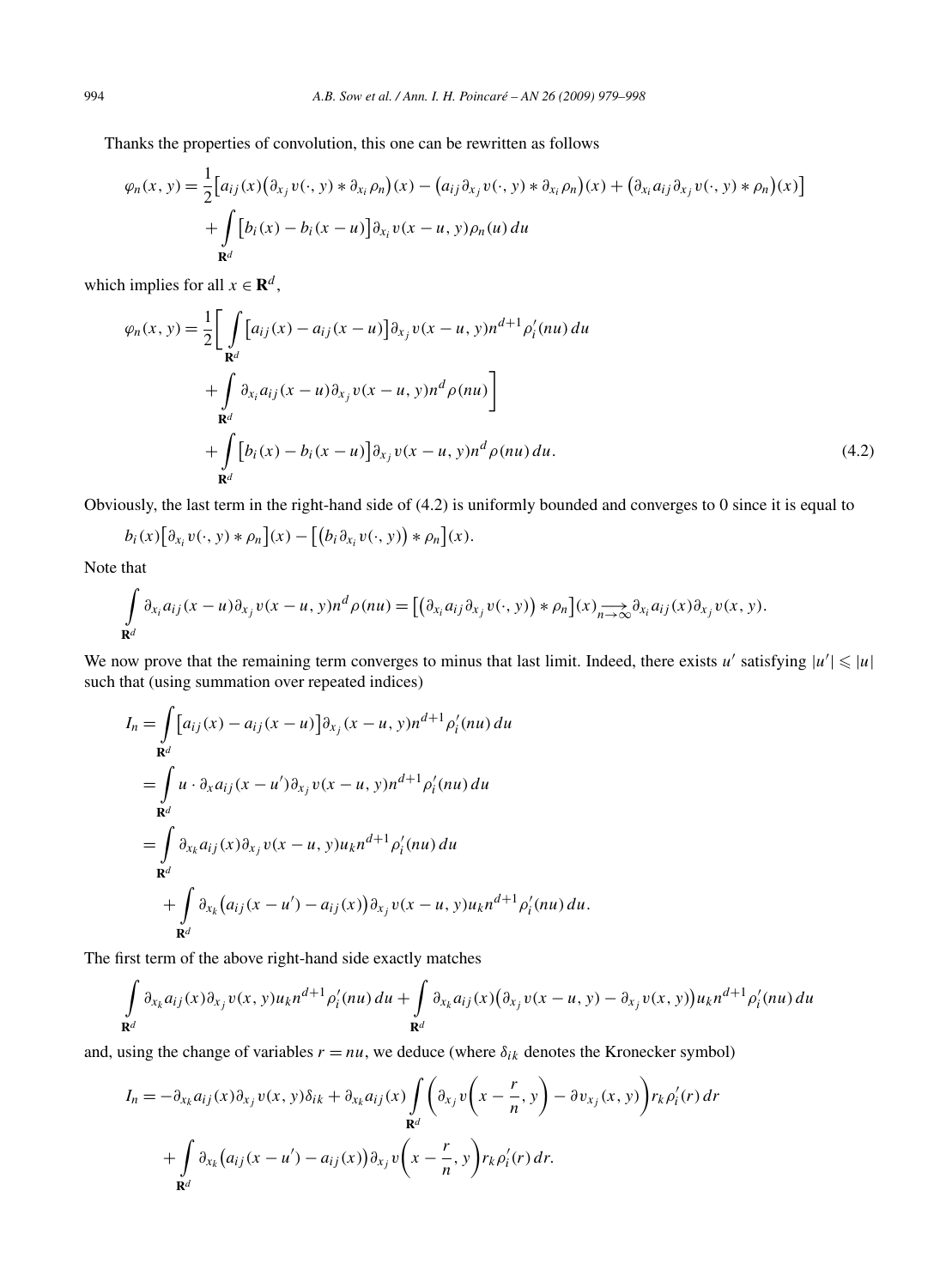Then using the fact that  $\rho'$  is null outside of the unit ball of radius 1, the continuity of the functions

$$
x \longrightarrow \partial_{x_j} v(x, y)
$$
 and  $x \longrightarrow \partial_{x_j} a_{ij}(x)$ 

and the Lebesgue convergence dominated theorem, we prove that the last two integrals converge to 0 as  $n \to +\infty$ . This completes the proof.  $\Box$ 

We are now in position to prove formula (3.21). To this purpose, we consider the mollifiers  $(\rho_n)_{n\geq 1}$  and define for all  $y \in \mathbf{R}$  the function  $\hat{e}_n(\cdot, y)$  on  $\mathbf{R}^d$  by

$$
\forall x \in \mathbf{R}^d, \quad \hat{e}_n(x, y) = \left[\hat{e}(\cdot, y) * \rho_n\right](x).
$$

The theorem of derivation under the integral sign implies easily  $\forall n \in \mathbb{N}$ ,  $\hat{e}_n \in C^2(\mathbb{T}^d \times \mathbb{R})$ . Define for all  $n \in \mathbb{N}$ , the process

$$
\forall 0 \leqslant s \leqslant t, \quad \hat{Y}_{s}^{\varepsilon,n} = Y_{s}^{\varepsilon} + \varepsilon \big( \hat{e}_{n} \big( \bar{X}_{t}^{\varepsilon}, Y_{t}^{\varepsilon} \big) - \hat{e}_{n} \big( \bar{X}_{s}^{\varepsilon}, Y_{s}^{\varepsilon} \big) \big).
$$

Itô's formula, yields for all  $0 \leqslant s \leqslant t$ ,

$$
\hat{Y}_{s}^{\varepsilon,n} = g(X_{t}^{\varepsilon}) + \int_{s}^{t} (\langle \partial_{x} \hat{e}_{n}, c \rangle - \partial_{y} \hat{e}_{n} e + f - \varepsilon \partial_{y} \hat{e}_{n} f)(X_{r}^{\varepsilon}, \bar{X}_{r}^{\varepsilon}, Y_{r}^{\varepsilon}, Z_{r}^{\varepsilon}) dr \n+ \int_{s}^{t} \partial_{xy}^{2} \hat{e}_{n} (\bar{X}_{r}^{\varepsilon}, Y_{r}^{\varepsilon}) \sigma (\bar{X}_{r}^{\varepsilon}) Z_{r}^{\varepsilon} dr + \int_{s}^{t} (\partial_{x} \hat{e}_{n} (\bar{X}_{r}^{\varepsilon}, Y_{r}^{\varepsilon}) \sigma (\bar{X}_{r}^{\varepsilon}) - Z_{r}^{\varepsilon}) dB_{r} \n+ \varepsilon \int_{s}^{t} \partial_{y} \hat{e}_{n} (\bar{X}_{r}^{\varepsilon}, Y_{r}^{\varepsilon}) Z_{r}^{\varepsilon} dB_{r} + \frac{\varepsilon}{2} \int_{s}^{t} \partial_{yy}^{2} \hat{e}_{n} (\bar{X}_{r}^{\varepsilon}, Y_{r}^{\varepsilon}) |Z_{r}^{\varepsilon}|^{2} dr + \frac{1}{\varepsilon} \int_{s}^{t} (L \hat{e}_{n} + e)(\bar{X}_{r}^{\varepsilon}, Y_{r}^{\varepsilon}) dr.
$$
\n(4.3)

It just remains to explain how to pass to the limit as  $n \to \infty$  in the above expression and get formula (3.21). Thanks to Lemma 4.1, we have

$$
\forall y \in \mathbf{R}, \quad L\hat{e}_n(\cdot, y) \longrightarrow -e(\cdot, y) \quad \text{as } n \longrightarrow +\infty. \tag{4.4}
$$

Moreover, since for all  $y \in \mathbf{R}$ ,

$$
\partial_y \hat{e}_n(\cdot, y) = \partial_y \hat{e}(\cdot, y) * \rho_n, \, \partial_{yy}^2 \hat{e}_n(\cdot, y) = \partial_{yy}^2 \hat{e}(\cdot, y) * \rho_n \quad \text{and} \quad \partial_{xy}^2 (\partial_y \hat{e}_n)(\cdot, y) = \partial_{xy}^2 \hat{e}(\cdot, y) * \rho_n,
$$

we deduce that  $\hat{e}_n$  and its derivatives  $\partial_y \hat{e}_n$ ,  $\partial_{yy}^2 \hat{e}_n$ ,  $\partial_{xy}^2 \hat{e}_n$  are uniformly bounded on  $\mathbf{T}^d \times \mathbf{R}$  and respectively converge towards  $\hat{e}$ ,  $\partial_y \hat{e}$ ,  $\partial_{xy}^2 \hat{e}$ ,  $\partial_{xy}^2 \hat{e}$ . So, the Lebesgue dominated convergence theorem and Lemma 4.1 ensure we can pass to the limit as  $n \to \infty$  in the various integrals in (4.3). We then obtain formula (3.21).

## *4.3. Theorem 3.7*

**Proof.** *First step*: Suppose that  $\Psi$  is bounded and that  $K_R$  does not depend on R. In this case, the proof, without the sup, is quite classical and can readily be adapted from [23, Lemma 5]. The result (with the sup) then follows from the boundedness of  $\Psi$  and the following argument.

Fix  $N \in \mathbb{N}^*$  and consider a fine enough equidistant subdivision of [0, t] by means of points  $(t_i)_{0 \le i \le N}$  s.t. for  $0 \leq i \leq N$ ,  $t_i = \frac{i}{N}t$ . Then we have

$$
\widetilde{\mathbf{E}}\left[\sup_{0\leqslant s\leqslant t}\left|\int\limits_s^t\Psi\left(\bar{X}_r^{\varepsilon},V_r^{\varepsilon}\right)dr-\int\limits_s^t\bar{\Psi}\left(V_r^{\varepsilon}\right)dr\right|\right]\leqslant \widetilde{\mathbf{E}}\left[\sup_{0\leqslant i\leqslant N-1}\left|\int\limits_{t_i}^t\Psi\left(\bar{X}_r^{\varepsilon},V_r^{\varepsilon}\right)dr-\int\limits_{t_i}^t\bar{\Psi}\left(V_r^{\varepsilon}\right)dr\right|\right]+\frac{2t}{N}\|\Psi\|_{\infty}.
$$

It just remains to let *ε* go to 0 to make the first term in the above right-hand side vanish and then let *N* tend to ∞.

*Second step*: We no longer assume that  $\Psi$  is bounded and  $K_R$  does not depend on R. For each  $R > 0$ , let us consider a bounded Lipschitzian function  $h_R: \mathbf{R}^d \to \mathbf{R}^d$  such that

$$
\begin{cases} |h_R(v)| \le \min(|v|, R+1) & \text{for } v \in \mathbf{R}^d, \\ h_R(v) = v & \text{if } |v| \le R. \end{cases}
$$
\n(4.5)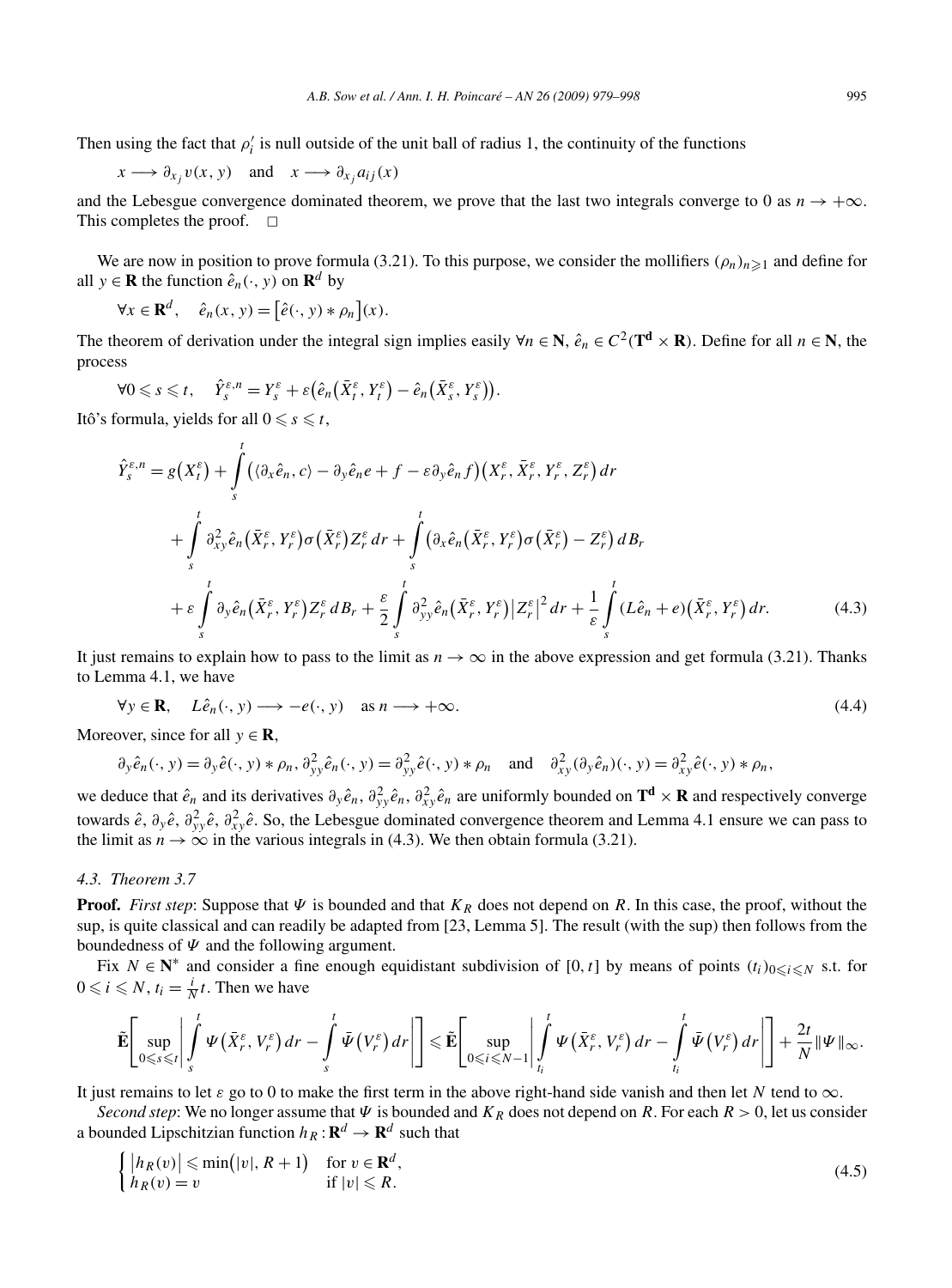It is easy to see that (3.25) holds for  $\Psi_R(x, v) = \Psi(x, h_R(v))$ .

To complete the proof, it just remains to estimate the difference

$$
\widetilde{\mathbf{E}}\Bigg[\sup_{0\leq s\leq t}\int\limits_s^t \big|( \Psi-\Psi_R)\big(\bar{X}_r^{\varepsilon},V_r^{\varepsilon}\big)\big|+\big|(\bar{\Psi}-\bar{\Psi}_R)\big(V_R^{\varepsilon}\big)\big|\,dr\Bigg].
$$

But this quantity is bounded by

$$
4\tilde{\mathbf{E}}\Big[\sup_{0\leqslant s\leqslant t}\big|V_{s}^{\varepsilon}\big|;\, \Big\{\sup_{0\leqslant s\leqslant t}\big|V_{s}^{\varepsilon}\big|\geqslant R\Big\}\Big]\leqslant\frac{4}{R}\mathbf{E}\Big(\sup_{0\leqslant s\leqslant t}\big|V_{s}^{\varepsilon}\big|^{2}\Big)
$$

and thus converges to 0 as *R* goes to  $\infty$  uniformly with respect to  $\varepsilon$ . The result follows.  $\Box$ 

## *4.4. Proof of Proposition 3.4*

Proposition 3.4 follows from the following proposition and its corollary

**Proposition 4.2.** *There exists a constant*  $C_{4,2}$ *, only depending on t, K', c', and*  $\varepsilon_0 > 0$  *such that* 

$$
\forall 0 < \varepsilon < \varepsilon_0, \quad \sup_{0 \leq s \leq t} \mathbf{E} |Y_s^{\varepsilon}|^2 + \mathbf{E} \int_0^t |Z_r^{\varepsilon}|^2 dr \leq C_{4.2}.
$$

**Proof.** From (3.21), we deduce thanks to Ito's formula applied to the function  $y \mapsto y^2$ 

$$
d|\hat{Y}_r^{\varepsilon}|^2 = -2\hat{Y}_r^{\varepsilon}\bigg(U_1 + f - \varepsilon \frac{\partial \hat{e}}{\partial y} f - \sigma^* \frac{\partial^2 \hat{e}}{\partial x \partial y} - (\varepsilon/2) \frac{\partial^2 \hat{e}}{\partial y^2} |Z_r^{\varepsilon}|^2\bigg)(X_r^{\varepsilon}, \bar{X}_r^{\varepsilon}, Y_r^{\varepsilon}, Z_r^{\varepsilon}) dr + 2\hat{Y}_r^{\varepsilon}\bigg[\tilde{Z}_r^{\varepsilon} - \varepsilon \frac{\partial \hat{e}}{\partial y}(\bar{X}_r^{\varepsilon}, Y_r^{\varepsilon}) Z_r^{\varepsilon}\bigg] dB_r + \bigg|\tilde{Z}_r^{\varepsilon} - \varepsilon \frac{\partial \hat{e}}{\partial y}(\bar{X}_r^{\varepsilon}, Y_r^{\varepsilon}) Z_r^{\varepsilon}\bigg|^2 dr.
$$

We take the expectation. The martingale term vanishes and we obtain for every  $0 \le s \le t$ ,

$$
\mathbf{E} |\hat{Y}_{s}^{\varepsilon}|^{2} + \mathbf{E} \int_{s}^{t} \left| \tilde{Z}_{r}^{\varepsilon} - \varepsilon \frac{\partial \hat{e}}{\partial y} (\bar{X}_{r}^{\varepsilon}, Y_{r}^{\varepsilon}) Z_{r}^{\varepsilon} \right|^{2} dr
$$
\n
$$
= \mathbf{E} |\hat{Y}_{t}^{\varepsilon}|^{2} + 2 \mathbf{E} \int_{s}^{t} \hat{Y}_{r}^{\varepsilon} \left( U_{1} + f - \varepsilon \frac{\partial \hat{e}}{\partial y} f - \sigma^{*} \frac{\partial^{2} \hat{e}}{\partial x \partial y} - (\varepsilon/2) \frac{\partial^{2} \hat{e}}{\partial y^{2}} |Z_{r}^{\varepsilon}|^{2} \right) (X_{r}^{\varepsilon}, \bar{X}_{r}^{\varepsilon}, Y_{r}^{\varepsilon}, Z_{r}^{\varepsilon}) dr.
$$

Recall that  $\hat{Y}_r^{\varepsilon} = Y_r^{\varepsilon} + \varepsilon (\hat{e}(\bar{X}_r^{\varepsilon}, Y_r^{\varepsilon}) - \hat{e}(\bar{X}_t^{\varepsilon}, Y_t^{\varepsilon}))$  and  $\tilde{Z}_r^{\varepsilon} = Z_r^{\varepsilon} - \partial_x \hat{e}(\bar{X}_r^{\varepsilon}, Y_r^{\varepsilon}) \sigma(\bar{X}_r^{\varepsilon})$ . From the growth properties of the coefficients  $U_1, \hat{e}, f, g$ , there exists a constant  $C_{4,2}$ , only depending on *t*, K', c', such that for any  $0 < \varepsilon \le 1$  (the constant  $C_{4,2}$  may change from line to line) and  $0 \le s \le t$ ,

$$
\mathbf{E}|Y_{s}^{\varepsilon}|^{2} + \mathbf{E}\int_{s}^{t}|Z_{r}^{\varepsilon}|^{2} dr \leq C_{4.2} + C_{4.2}\varepsilon\mathbf{E}|Y_{s}^{\varepsilon}|^{2} + C_{4.2}\varepsilon\mathbf{E}\int_{s}^{t}|Z_{r}^{\varepsilon}|^{2} dr + C_{4.2}\mathbf{E}\int_{s}^{t}(1+|Y_{r}^{\varepsilon}|)(1+|Y_{r}^{\varepsilon}|+|Z_{r}^{\varepsilon}|) dr \n\leq C_{4.2} + C_{4.2}\varepsilon\mathbf{E}|Y_{s}^{\varepsilon}|^{2} + C_{4.2}\varepsilon + \frac{1}{2}\mathbf{E}\int_{s}^{t}|Z_{r}^{\varepsilon}|^{2} dr + C_{4.2}\mathbf{E}\int_{s}^{t}|Y_{r}^{\varepsilon}|^{2} dr.
$$

Hence for any  $\varepsilon < (4C_{4,2})^{-1}$ , we have  $\mathbf{E}|Y_s^{\varepsilon}|^2 + \mathbf{E}\int_s^t |Z_r^{\varepsilon}|^2 dr \leq 4C_{4,2} + 4C_{4,2}\mathbf{E}\int_s^t |Y_r^{\varepsilon}|^2 dr$ , so that the result follows from the Gronwall lemma.  $\Box$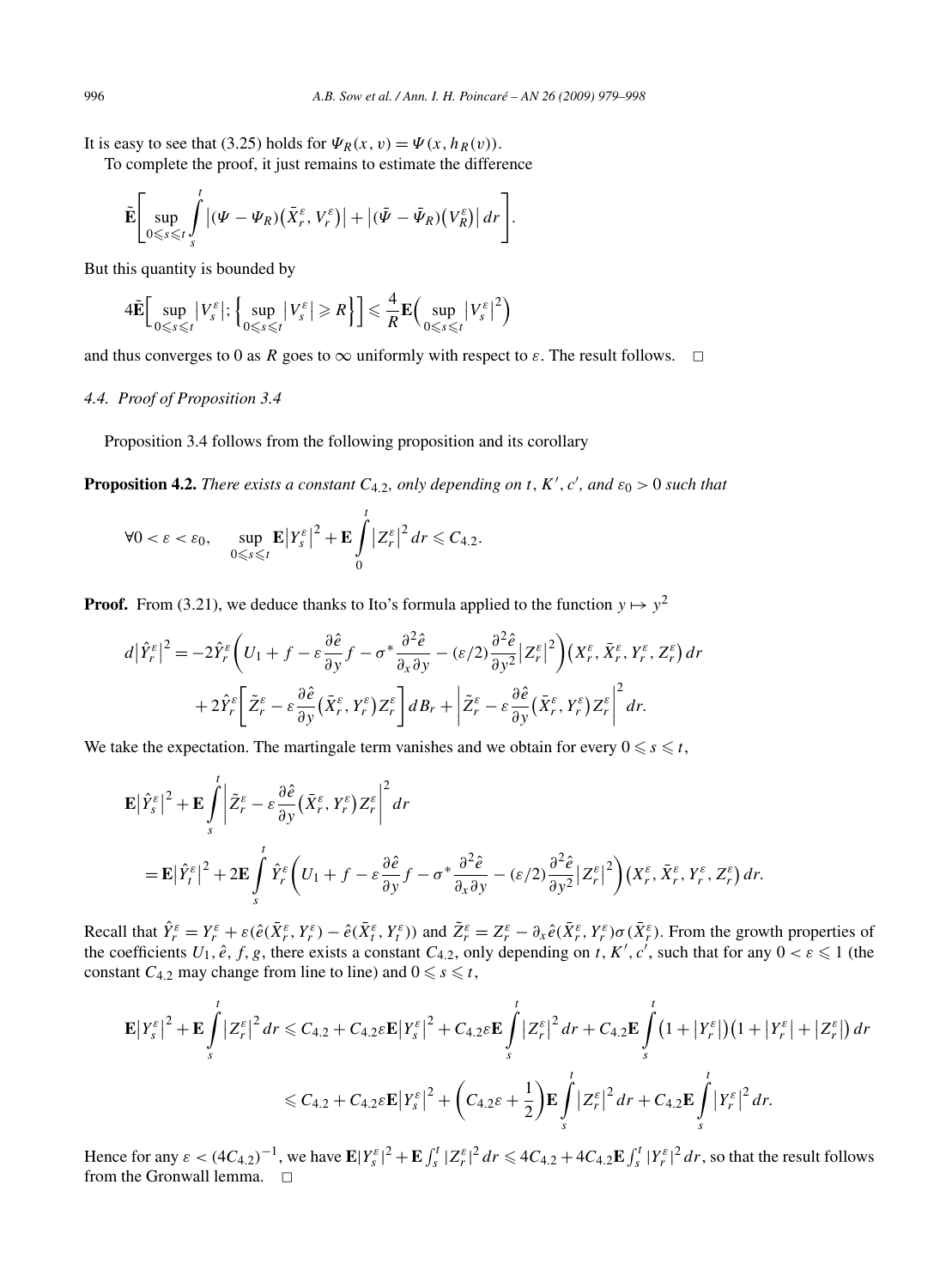**Corollary 4.3.** *There exists a constant C*3*.*<sup>4</sup> *such that*

$$
\forall \varepsilon_0 > \varepsilon > 0, \quad \tilde{\mathbf{P}}\Big( \sup_{0 \leq s \leq t} \big| Y_s^{\varepsilon} \big| \leq C_{3,4} \Big) = 1.
$$

**Proof.** From Proposition 4.2, we have  $\mathbf{E}|Y_0^{\varepsilon}|^2 \leq C_{4,2}$  for any  $\varepsilon_0 > \varepsilon > 0$ . Since  $Y_0^{\varepsilon}$  is  $\mathcal{F}_0$ -measurable, it is constant and hence  $|Y_0^{\varepsilon}|^2 \le C_{4,2}$ . Note that the constant  $C_{4,2}$  does not depend on the starting point  $x \in \mathbf{R}^d$  of the diffusion process  $X^{\varepsilon}$ . Let us now reintroduce the starting point *x* in our notations and denote by  $X^{\varepsilon,x}$  the process solution of (2.1) starting from x, and by  $Y^{\varepsilon,t,x}$  the solution of (3.19). From uniqueness for BSDEs, it is not hard to see that  $Y_s^{\varepsilon,t,x} = Y_0^{\varepsilon,t-s,X_s^{\varepsilon,x}}$  for  $0 \le s \le t$ . In particular, for any  $0 \le s \le t$  and  $\varepsilon_0 > \varepsilon > 0$ ,  $|Y_s^{\varepsilon,t,x}|^2 \le C_{4,2}$ .  $\Box$ 

## **References**

- [1] A. Bensoussan, J.L. Lions, G. Papanicolaou, Asymptotic Analysis for Periodic Structures, North-Holland, 1978.
- [2] P. Briand, Y. Hu, Stability of BSDEs with random terminal time and homogenization of semilinear elliptic PDEs, J. Funct. Anal. 155 (1998) 455–494.
- [3] R. Buckdahn, Y. Hu, S. Peng, Probabilistic approach to homogenization of viscosity solutions of parabolic PDEs, NoDEA Nonlinear Differential Equations Appl. 6 (4) (1999) 395–411.
- [4] M. Crandall, H. Ishii, P.L. Lions, User's guide to viscosity solutions of second order partial differential equations, Bull. Amer. Math. Soc. 27 (1992) 1–67.
- [5] R. De Arcangelis, F. Serra Cassano, On the homogenization of degenerate elliptic equations in divergence form, J. Math. Pures Appl. 71 (1992) 119–138.
- [6] F. Delarue, On the existence and uniqueness of solutions to FBSDEs in a non-degenerate case, Stochastic Process. Appl. 99 (2) (2002) 209–286.
- [7] F. Delarue, Auxiliary SDEs for homogenization of quasilinear PDEs with periodic coefficients, Ann. Probab. B 32 (3) (2004) 2305–2361.
- [8] F. Delarue, R. Rhodes, Stochastic homogenization of quasilinear PDEs with a spatial degeneracy, Asymptot. Anal., in press, available on http://hal.archives-ouvertes.fr/.
- [9] M.A. Diop, B. Iftimie, E. Pardoux, A. Piatnitski, Singular homogenization with stationary in time and periodic in space coefficients, J. Funct. Anal. 231 (2006) 1–46.
- [10] J. Engström, L.-E. Persson, A. Piatnitski, P. Wall, Homogenization of random degenerated nonlinear monotone operators, Glas. Mat. Ser. III 41 (61) (2006) 101–114.
- [11] S.N. Ethier, T.G. Kurtz, Markov Processes, Wiley Series in Probability and Mathematical Statistics, John Wiley & Sons Inc., New York, 1986.
- [12] M. Freidlin, The Dirichlet problem for an equation with periodic coefficients depending on a small parameter, Teor. Veroyatnost. i Primenen. 9 (1964) 133–139.
- [13] M. Hairer, E. Pardoux, Homogenization of periodic linear degenerate PDEs, available on arXiv: math/0702304v1.
- [14] B. Heron, J. Mossino, H-convergence and regular limits for stratified media with low and high conductivities, Appl. Anal. 57 (3–4) (1995) 271–308.
- [15] Y. Huang, N. Su, X. Zhang, Homogenization of degenerate quasilinear parabolic equations with periodic structure, Asymptotic Anal. 48 (2006) 77–89.
- [16] E.R. Jakobsen, K.H. Karlsen, Continuous dependence estimates for viscosity solutions of fully nonlinear degenerate parabolic equations, J. Differential Equations 183 (2002) 497–525.
- [17] A. Lejay, Méthodes probabilistes pour l'homogénéisation des opérateurs sous forme divergence, Thèse de l'université de Provence, 2000.
- [18] P.A. Meyer, W.A. Zheng, Tightness criteria for laws of semartingales, Ann. Inst. Henri Poincaré 20 (1984) 353–372.
- [19] E. Pardoux, Homogenization of a linear and semilinear second order parabolic PDEs with periodic coefficients: A probabilistic approach, J. Funct. Anal. 167 (1999) 498–520.
- [20] E. Pardoux, BSDEs, weak convergence and homogenization of semilinear PDEs, in: F.H. Clarke, R.J. Stern (Eds.), Nonlinear Analysis, Differential Equations and Control, Kluwer Acad. Publ., 1999, pp. 503–549.
- [21] E. Pardoux, Backward stochastic differential equations and viscosity solutions of systems of semilinear parabolic and elliptic PDEs of second order, in: L. Decreusefond, J. Gjerde, B. Oksendal, A.S. Üstünel (Eds.), Stochastic Analysis and Related Topics VI: The Geilo Workshop, 1996, Birkhäuser, 1998, pp. 79–127.
- [22] E. Pardoux, S. Peng, Backward stochastic differential equations and quasilinear parabolic partial differential equations, in: B.L. Rozovskii, R.S. Sowers (Eds.), Stochastic Partial Differential Equations and their Applications, in: Lecture Notes in Control & Information Sciences, vol. 176, Springer, Berlin, 1992, pp. 200–217.
- [23] E. Pardoux, A.Yu. Veretennikov, Averaging of backward stochastic differential equations with application to semilinear PDE's, Stochastics Stochastic Rep. 60 (1997) 255–270.
- [24] E. Pardoux, A.Yu. Veretennikov, On Poisson equation and diffusion approximation 1, Ann. Probab. 29 (2001) 1061–1085.
- [25] E. Pardoux, A. Yu Veretennikov, On Poisson equation and diffusion approximation 3, Ann. Probab. 33 (2005).
- [26] F. Paronetto, F. Serra Cassano, On the convergence of a class of degenerate parabolic equations, J. Math. Pures Appl. 77 (1998) 851–878.
- [27] F. Paronetto, Homogenization of a class of degenerate parabolic equations, Asymptotic Anal. 21 (1999) 275–302.
- [28] F. Paronetto, Homogenization of degenerate elliptic-parabolic equations, Asymptotic Anal. 37 (2004) 21–56.